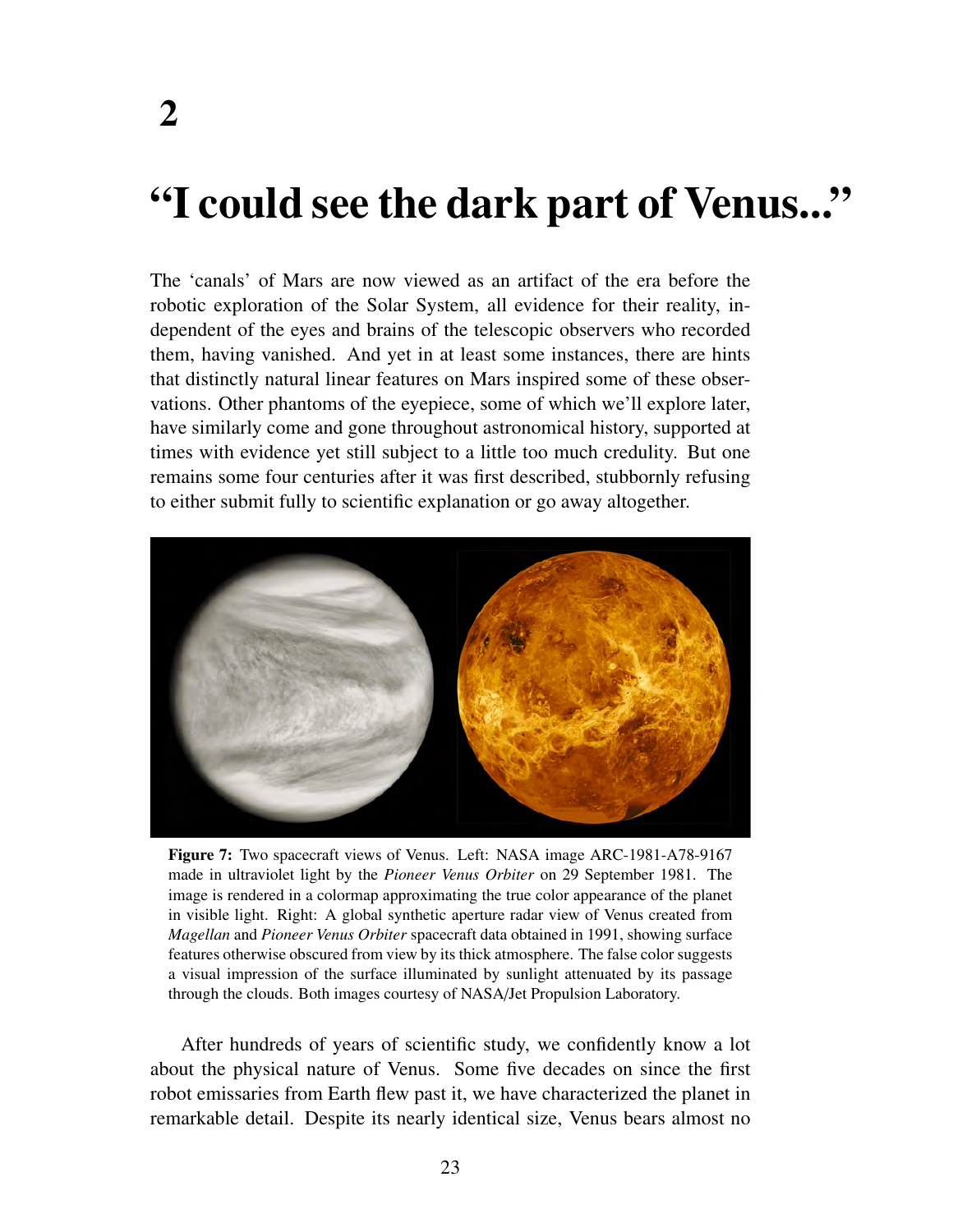resemblance to our planet. Its dense atmosphere, composed almost entirely of carbon dioxide, traps heat from the Sun, raising the surface temperature above that of a household oven and a pressure equivalent to that found almost a thousand meters below the surface of Earth's oceans. In the middle layers of the atmosphere, winds reach speeds comparable to those of cruising commercial airliners on Earth. Opaque clouds of sulfuric acid droplets absorb and scatter essentially all optical light, rendering the surface of Venus permanently invisible from above (Figure 7, left). Its large iron core seems thermally inert, driving neither plate tectonics nor an appreciable magnetic field. The planet spins once on its axis every 243 days — the slowest rotation period of any major planet — in a direction opposite the sense of its orbit around the Sun. Radar measurements from orbit reveal a surface of many volcanoes and relatively few impact craters (Figure 7, right). Murky images of its surface taken by Soviet spacecraft that soft landed on Venus in the 1970s and 1980s show low outcrops of platy, igneous rocks amid grayish basaltic soils. Scenes are illuminated by a dull, reddish sky light of approximately the same brightness as an overcast day on Earth.

In short, the surface and lower atmosphere of Venus are a boiling, acidic hell, while its insides appear geologically dead. Whatever common properties our worlds shared early in their respective histories, science has shown that they long since parted company and evolved along highly divergent paths.

Yet Venus beckons to us in an odd and enduring way. Like Mars, it has a lengthy presence in human consciousness that reaches back far into prehistory, occupying a seat deep in the recesses of time. It is the planet that seems to appear earliest in our cultural history, with mentions in some of the world's oldest written folklore. In turn, our distant ancestors' attention may well have been drawn to Venus at the start of our recorded history as humans made the important transition from nomads to farmers and began an intellectual journey that may one day take us to the stars. Like the Earth's Moon, Venus was an early cultural milepost along that route.

## Venus in myth and tradition

To the ancients in the West, Venus was a conspicuous 'wanderer' in the night sky, chief in brightness among starlike objects, always feminine in identity, defined by pairs of attributes reflecting various human motivations. The recognition of Venus as separate from both stars and the other planets was an important step in the expansion of human consciousness to recognize the existence of a space beyond our own Earth. Nearly six thousand years ago, during the millennium between the protohistoric Chalcolithic period and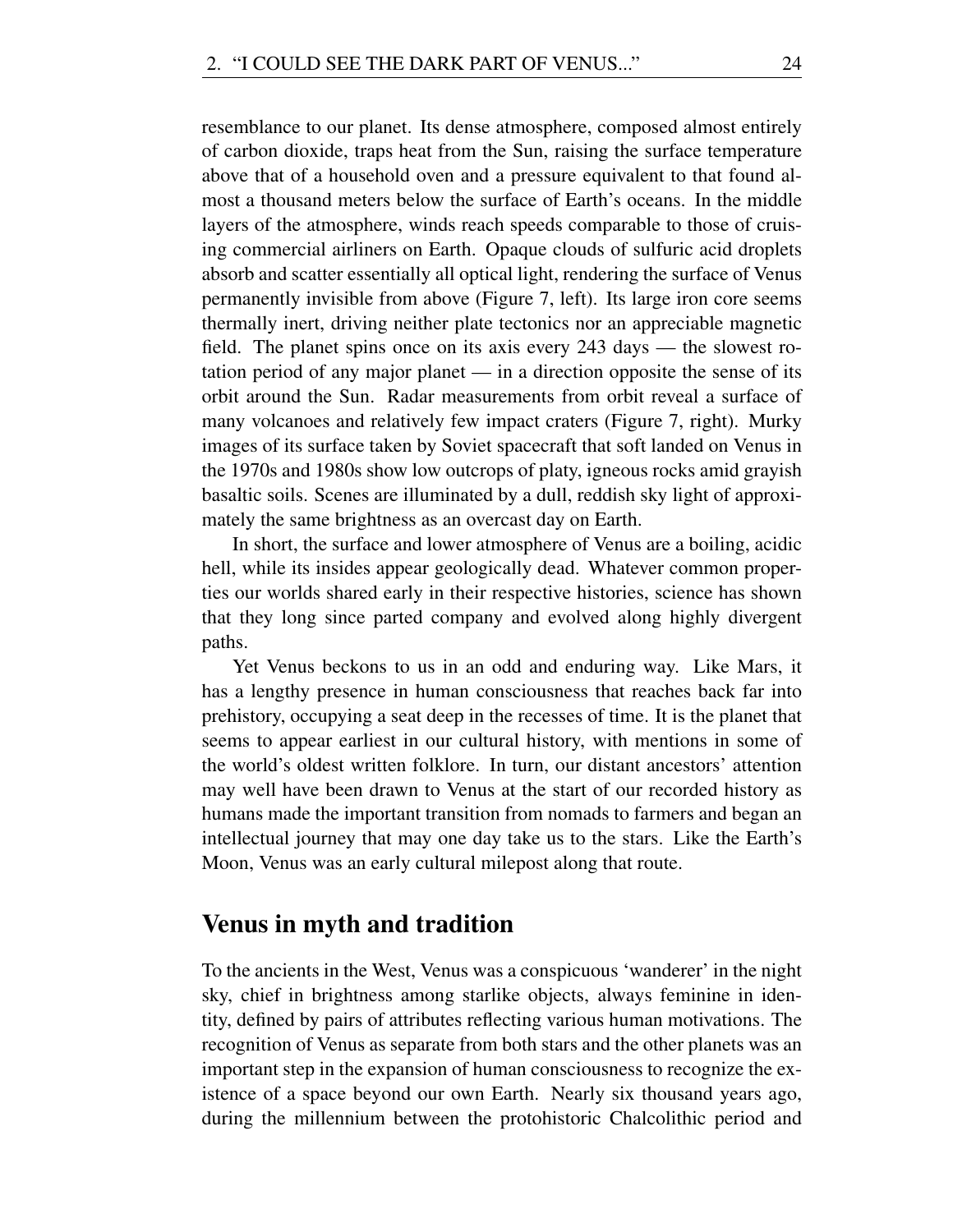the Bronze Age, the earliest settled communities appeared in Mesopotamia. Atop a hill above what is now a dried-up, ancient channel of the Euphrates River in present-day southern Iraq, a city called Uruk emerged in phases beginning around 4000 BCE. From nearly its founding, Uruk was strongly associated with a goddess called Inanna, whose name derives from a Sumerian phrase meaning 'Lady Of Heaven.' To the Akkadians, Babylonians and Assyrians, she was Ishtar; to the Phoenicians, she was Astarte. As a deity, she had it all: in the mythology of Sumeria, she was the goddess of love and lust, beauty and fertility, knowledge and wisdom, and war and combat.

In addition to being one of the most widely venerated figures in the Mesopotamian pantheon, Inanna was identified with the planet Venus. It comes as little surprise that Sumerians associated the planet with oscillations between pairs of attributes, given the careful observations of the sky, day and night, on which they relied to keep an accurate calendar for coordinating activities attendant to agriculture. Over many months, the planet moves away from the Sun in the sky, reaching a maximum separation before moving back toward the Sun and disappearing for several days before its apparent rebirth. Venus became a symbol of recurring patterns in nature, both human and divine.

From the regular apparition, and similar appearance, of both a 'morning star' and an 'evening star,' Sumerian astronomers concluded that the two were manifestations of the same thing. That duality may well have inspired a tendency to project onto Venus all manner of dichotomies, Inanna's vacillation between aspects reflecting some knowledge of a heavenly body that never strayed far from the Sun. As the next-brightest object in the sky after the Sun and Moon, the appearance of Venus in Mesopotamian iconography as an eight-pointed star (Figure 8) is a kind of visual shorthand still recognizable to us today.

As civilization arose elsewhere in the region, the cultural history of Venus as a heavenly body entered a long period of stasis. Ancient Near Eastern knowledge of the night sky was transmitted to the Greeks by way of Egypt, who found something like Venus in their native goddess Isis. Herself associated with a death-and-resurrection story, Isis was also connected to calendarkeeping in one mythological explanation for the annual rise and fall of the Nile River. But the Egyptians evidently did not make the connection between the morning and evening apparitions of Venus as manifestations of the same object, calling the morning star *Tioumoutiri* and the evening star *Ouaiti*.

The Greeks adopted this view and called Venus alternately *Phosphoros* ("Bringer of Light") or *Eosphoros* ("Bringer of Dawn"), and *Hesperos* ("star of the evening"), respectively. Much later when Saint Jerome translated the Bible into the Latin of his day, he rendered the Greek *heosphoros*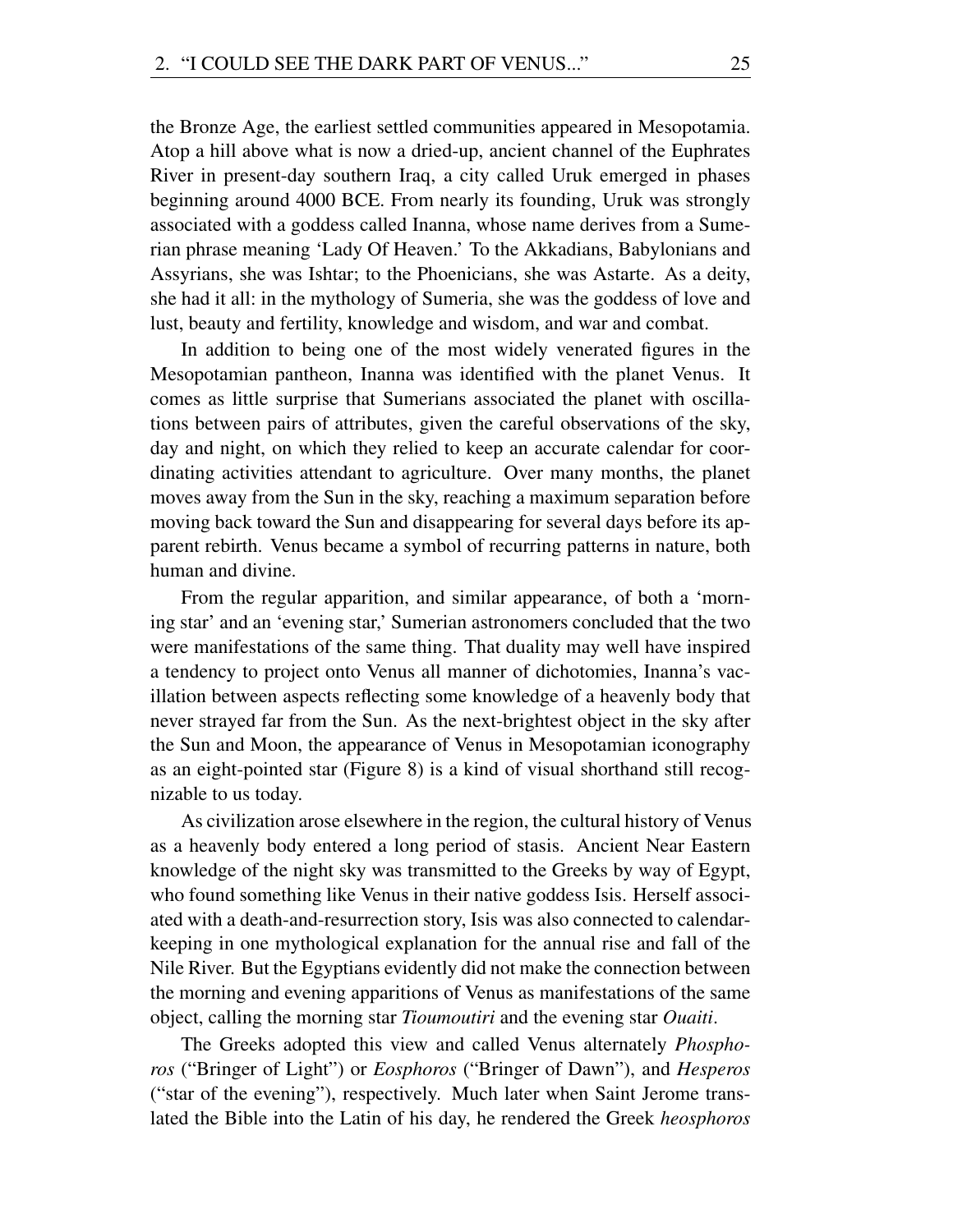

**Figure 8:** Detail of a stele commemorating the Babylonian King Melišhipak II (r. 1186– 1172 BCE, center) presenting his daughter to the seated goddess Nanaya, who represented certain aspects of Inanna-Venus. The king holds his hand before his mouth in a respectful gesture to the goddess. Symbols evoking the gods Sin (crescent moon, topcenter), Shamash (the Sun disc, upper right), and Ishtar (eight-pointed star, upper left) were included with the scene as apotropaic devices to protect the stele from desecration. Department of Oriental Antiquities, Musée du Louvre, Paris. (Photo courtesy of Marie-Lan Nguyen.)

of the Septuagint and the Hebrew Helel as *lucifer* ("Light Bearer"), giving us a name for the Devil that persists to our own time.<sup>1</sup> Venus is the only planet specifically mentioned in the sacred writings of the early Greeks, and it appears in the works of great poets like Hesiod and Homer. During his extensive travels in Egypt, the fifth-century BCE Greek historian Herodotus identified Isis with Demeter, the Greek goddess thought responsible for the cyclical fecundity of the Earth throughout the year, indicating the continuity of the Sumerian Inanna story from the Bronze Age to classical antiquity. By the Hellenistic period (fourth to first centuries BCE) the Greeks merged the morning-star/evening-star aspects of the planet in the form of the existing goddess Aphrodite Ourania, although it's not clear whether that merger

<sup>1</sup>See, e.g., Isaiah 14:12, "Quomodo cecidisti de cælo, Lucifer, qui mane oriebaris!" (King James Version: "How art thou fallen from heaven, O Lucifer, son of the morning!")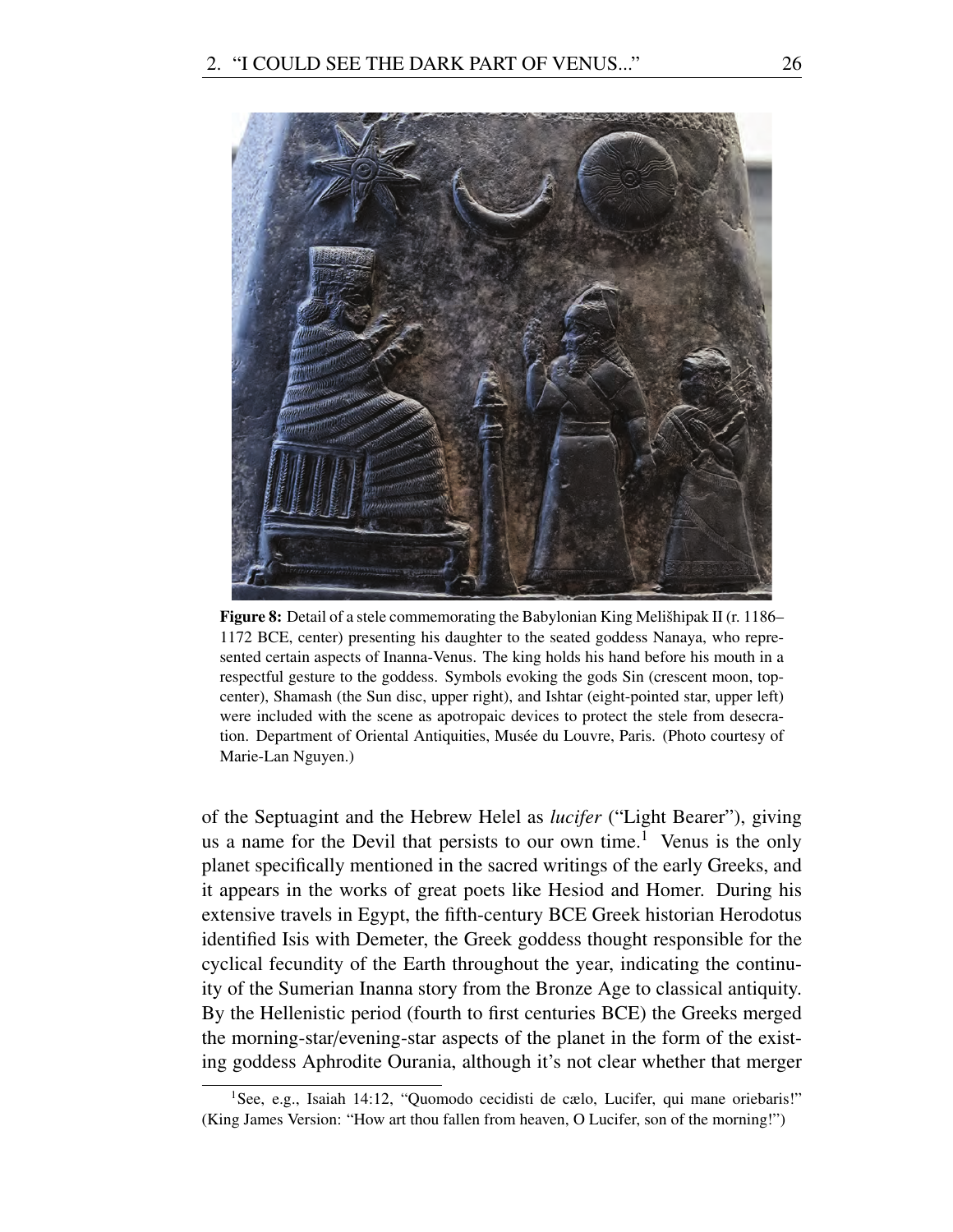reflected some specific intuition about the singular nature of the two "stars."<sup>2</sup>

In his vast treatise on the natural world, *Naturalis Historia*, the firstcentury CE Roman author Pliny the Elder summarized the knowledge received from the ancient world that came before him. "Below the Sun," he wrote,

revolves the great star called Venus, wandering with an alternate motion, and, even in its surnames, rivaling the Sun and the Moon. For when it precedes the day and rises in the morning, it receives the name of Lucifer, as if it were another Sun, hastening on the day. On the contrary, when it shines in the west, it is named Vesper, as prolonging the light, and performing the office of the moon. . . . It excels all the other stars in size, and its brilliancy is so considerable, that it is the only star which produces a shadow by its rays. There has, consequently, been great interest made for its name; some have called it the star of Juno, others of Isis, and others of the Mother of the Gods. By its influence everything in the earth is generated. For, as it rises in either direction, it sprinkles everything with its genial dew, and not only matures the productions of the earth, but stimulates all living things. $3$ 

When the Romans adopted the Greek hero Aeneas as the founder of their civilization, they incorporated a mythological origin story connecting their race to Venus: Aeneas was the son of the prince Anchises and Aphrodite. The Romans adopted the latter as *Venus*, whose name derives from a Proto-Indo-European root word meaning "to strive for, wish for, desire, love."4

I wanted some insight to better understand why this planet in particular was so alluring to humans who lived in times separated from our own by thousands of years, and one person immediately came to mind. Mary Stewart Adams is an expert in the folklore of the night sky who combines her extensive knowledge of ancient mythologies with the research and ideas of contemporary astronomy to critically examine the nature of the relationship between humans and the cosmos. Mary is also a passionate defender of the night from the ravages of light pollution, which separates us from witnessing firsthand the starry heavens that inspired our distant ancestors to create such beautiful stories. What, I asked her about the mythological Venus, stands out most distinctly?

"What most delights me is the consistency of attribute," Mary wrote me

<sup>&</sup>lt;sup>2</sup>By the "Golden Age" of Athens (fifth century BCE), the Greeks began to demarcate two distinct aspects of Aphrodite: the celestial (*Ourania*) and the terrestrial (*Pandemos*). The former was associated with the figure later Latinized as *Urania*, the Muse of Astronomy and a daughter of Zeus by Mnemosyne.

<sup>3</sup>*Naturalis Historia*, 2.6. Translated by John Bostock and appearing in his edition of *Natural History* published at London in 1855.

<sup>&</sup>lt;sup>4</sup>c.f. the English word "venerate", from the Latin *venerātus*, perfect passive participle of *veneror* ("worship, reverence").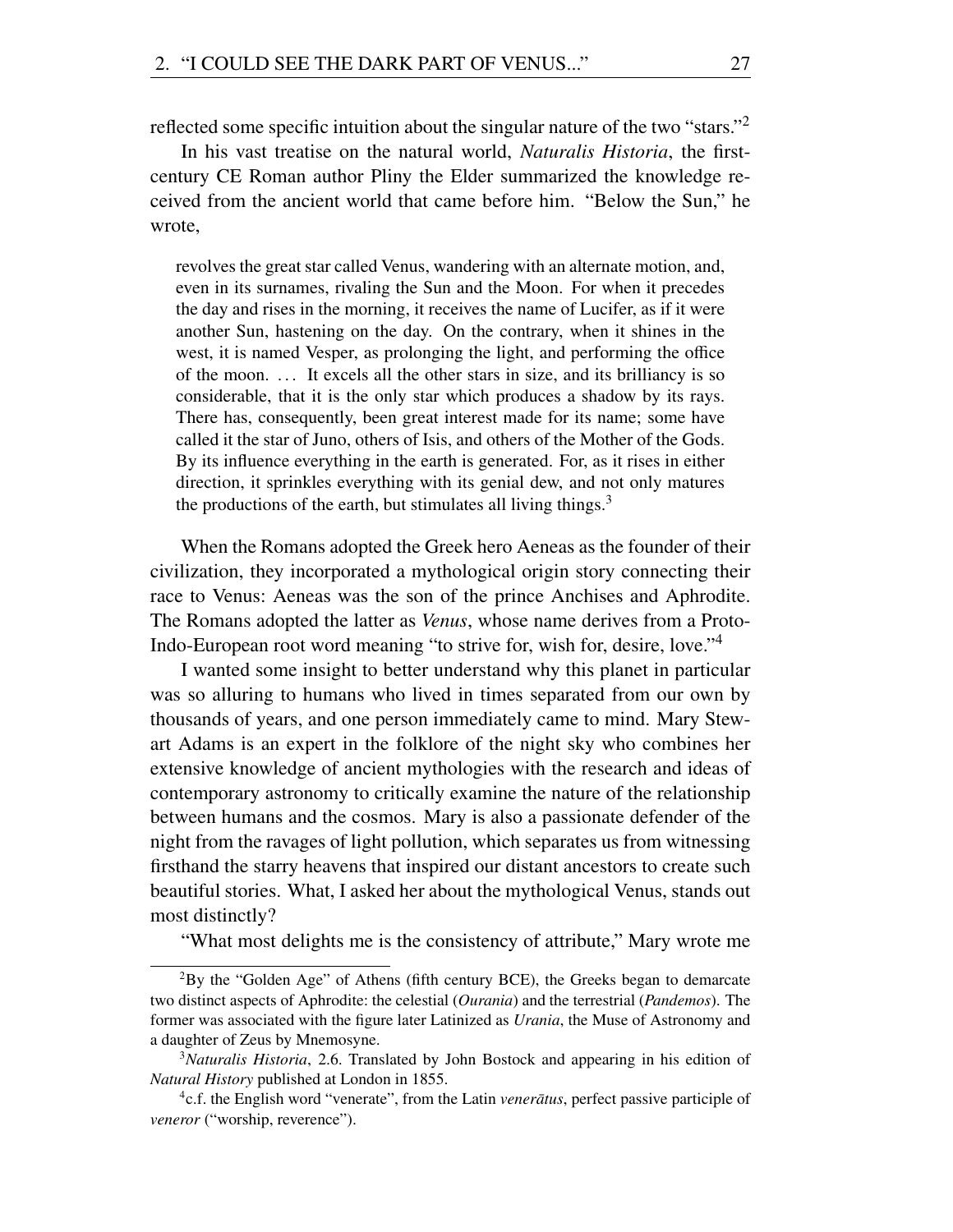from her home in Michigan. "Venus seems always to be connected with love and beauty, with the ferocity of protecting what is loved, and with the feminine divine." But then she immediately turned over the cultural picture of Venus I had in mind to show the imperfections of the mythological figure represented by the planet. "It is curious to me that, although Venus was associated with devotion and reverence, her depiction in Greek and Roman mythology should include infidelity." Venus used her power to make the gods love those whom they would otherwise not. Yet by causing Venus to fall in love with Anchises, Jupiter teaches her an important lesson: she is no stronger than the other gods. Here the facade begins to crack, revealing in the divine a very human inclination toward hubris.

So what was it about the planet Venus that earlier humans found most alluring as they saw it in the night sky? Mary recalled the belief that Plato expressed in *Timaeus*, a dialog composed in the fourth century BCE in which it is suggested that each human soul literally arrived to Earth from a particular star. Because of human origins among the stars, Mary said, the ancients believed that humans had a more 'inner' relationship to the planets than what we experience when we gaze upon them as though from 'without.' "This is really a gift given to the human being by Venus."

To understand why, she said, we have to look back to a time in human history during which there was no separation in the consciousness between the celestial and terrestrial worlds as we experience them now. The cosmos was widely believed to influence the destinies of individual humans, and in this astrological context the position of the planet Venus at the moment of one's birth would have been regarded as a sort of celestial statement about the capacity of that individual to rise up to the function or gift bestowed by Venus. It was a personal relationship. "Venus was considered the realm where, as the soul was incarnating, the 'decision' was made with regard to nationality and family and the type of relationship one would have in these communities, whether it be loving or estranged."

I wondered: did that relationship persist through a person's life? Mary believed so. "I imagine that Venus stirred a sense of gratitude for any type of grace that was experienced in life," she wrote, "and that its beauty and brilliance confirmed this sense that here was the spiritual divinity that could guide the human being along a path of goodness, truth and beauty."

There is something distinctly familiar in that sentiment. Perhaps, I suggested, that is why even after the scientific study of the planet Venus began in earnest, telescopic observers reported seeing things there we don't see now, such as oceans and mountains. It was almost as if they wanted to believe that Venus as a place was much like our very familiar Earth. Was that plausible? "I think it is simply that we inherently long for affirmation that there is a mys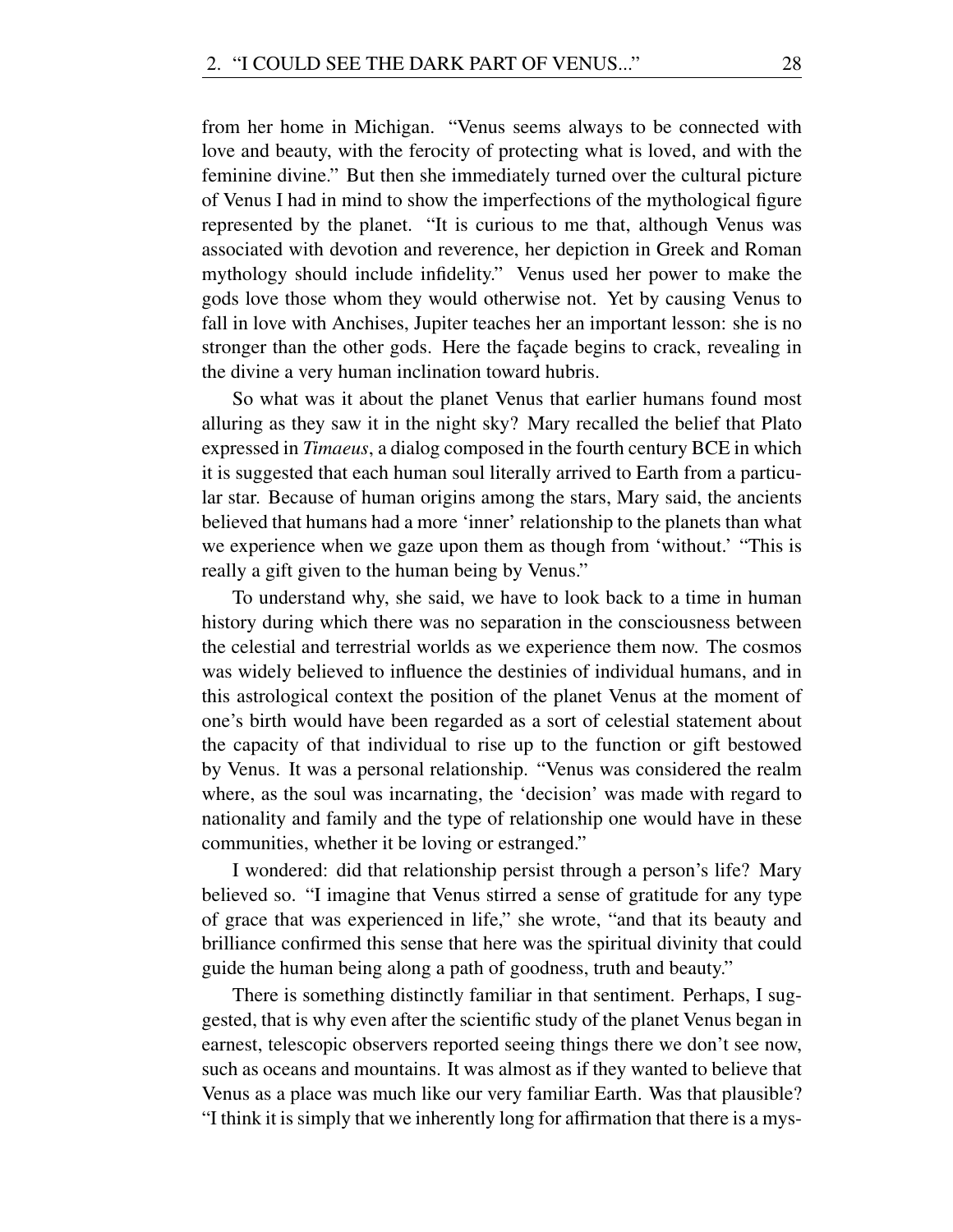tery in our being, that not all things can be described or understood through the intellect or by logic, but that dream and imagination are sometimes better ways to address longing. In this regard it's not so much how well the idea reasons, but how the idea *feels*, and as Goethe said, 'Beauty is everywhere a welcome guest.'" To the end of antiquity, the planet Venus was seen not as a place but as the realization of an ideal, a cosmic embodiment of beauty. It took the upending of the classical world to shake that view, to be replaced by one in which Venus was an object with real, physical characteristics.

The traditional story of history books is that, after the fall of the Western Roman Empire and the decline of its influence in western Europe, the lamp of learning was effectively extinguished as the Medieval period began and not lit again until the blooming of the Renaissance. But the light of the intellectual world didn't flicker out; rather, it simply migrated east, largely bypassing the Byzantines and establishing itself in great cities of the Islamic world like Baghdad and Cairo. In the last great era of Western astronomy before the introduction of the telescope, Islamic astronomers made remarkable observations that pushed the limits of human visual acuity. There are indications that some Islamic skywatchers with especially keen eyesight detected the crescent shape of Venus when it appeared near the Sun in the sky, giving them the hint that something was different about this wanderer that set it apart from the other planets.<sup>5</sup> That observation was not fully confirmed for almost five hundred years, awaiting the magnifying power of the telescope.

As the Medieval period ended in Europe, the emergence of modern Western civilization unfolded mostly like we learn about in school. The stillmonolithic Christian Church under the authority of the Roman Pontiff began a long, gradual decline in both its temporal and spiritual power in Europe. Europeans 'rediscovered' great written works of science and literature from the ancient world, in many cases due specifically to the assiduous work of Islamic scholars who translated and transmitted them back to Europe. At the same time, explorers were setting sail on voyages of discovery that proved the world was considerably bigger than previously imagined. And with a renewed interest in learning and exploration came technological innovations that would literally transform our view of the cosmos.

Although humans discovered the basic principles of optics and were making simple lenses out of polished crystal as early as the first millennium BCE, there were few practical applications of this technology until the late

<sup>&</sup>lt;sup>5</sup>There is some debate over whether people with unusually good visual acuity may have been able to resolve the crescent shape of Venus during certain of its phases. q.v. Henry MacEwen, 1895, The Visibility of the Crescent of Venus, *Journal of the British Astronomical Association*, 6, 34–35; and W.W. Campbell, 1916, Is The Crescent Form of Venus Visible to the Naked Eye?, *Publications of the Astronomical Society of the Pacific*, 28(2), 85.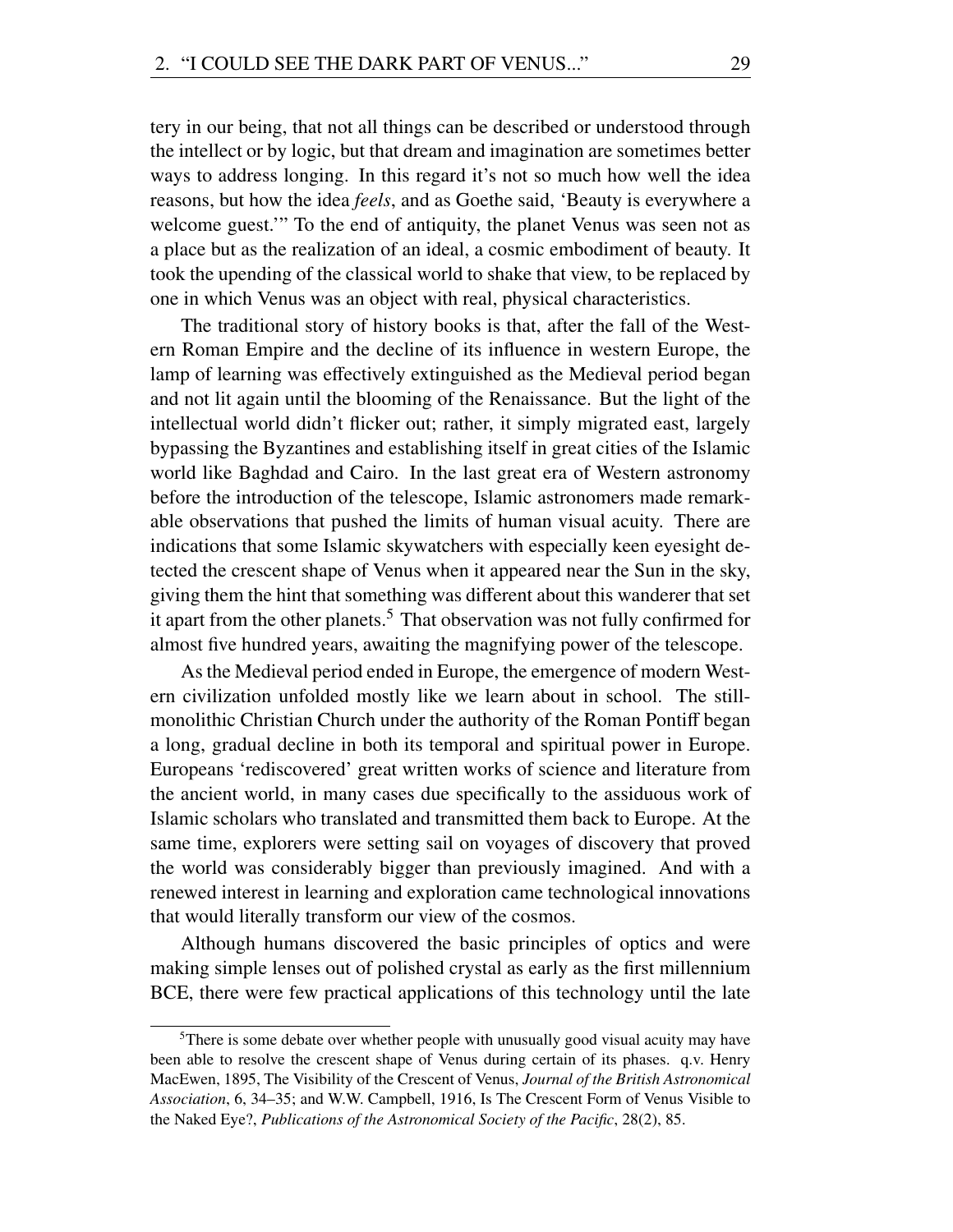Middle Ages. In the eleventh century the Islamic scientist Ibn al-Haytham, known in the West as "Alhazen," published *Kitāb al Manāzir* ("Book of Optics"). This seven-volume treatise summarized essentially everything that Alhazen could find about knowledge of optics in the ancient world, relying particularly on *Optics*, a work by the second-century CE Greco-Egyptian astronomer Claudius Ptolemy, and an account of the anatomy of the human eye by Ptolemy's contemporary, the Roman physician Galen. Alhazen's *Book of Optics* was rendered into Latin as *De Aspectibus* ("On the Aspects") by an unknown translator toward the start of the thirteenth century, and it quickly became influential in Europe.

European opticians, influenced by Alhazen, were experimenting with grinding and polishing glass lenses by 1250, adapting them to applications like vision-correcting spectacles soon after. The magnifying capabilities of lenses were exploited to produce the first monoculars, or spyglasses, roughly three hundred years later. And while we don't know who invented what we now call the telescope, history records that the first patent application for one was submitted by Hans Lippershey (1570–1619), a spectacle maker from Middelburg, the capital of the Dutch province of Zeeland. In October 1608, Lippershey applied for a patent on an instrument whose purpose was "for seeing things far away as if they were nearby." It's unclear exactly what inspired him, but one account has it that Lippershey stumbled upon the idea for a spyglass after watching children in his shop holding up pairs of lenses that magnified the image of a weather vane atop a distant roof.

The entrepreneur in Lippershey smelled a government contracting opportunity: with this device, for example, one could gather important intelligence about invading navies while they were still far out at sea. While Lippershey's patent application was ultimately unsuccessful, the idea of the spyglass caught fire and rapidly spread across Europe. It was only a matter of time before someone turned a telescope skyward.

## Galileo discovers the phases of Venus

In early 1609 the Florentine scientist Gailieo Galilei (1564–1642) was traveling in Venice when he first heard of something then called the "Dutch perspective glass." Despite having never examined one in person, immediately upon his return home to Padua he set about fashioning his own example. He toyed with the design, fitting different lenses into a leaden tube until he achieved an acceptable result. Sensing some potentially sensational attention for the benefit of his academic career, Galileo hurried back to Venice, telescope in tow, and presented the device to the Venetian Senate in the presence of Doge Leonardo Donato. On 21 August, from an elevated viewing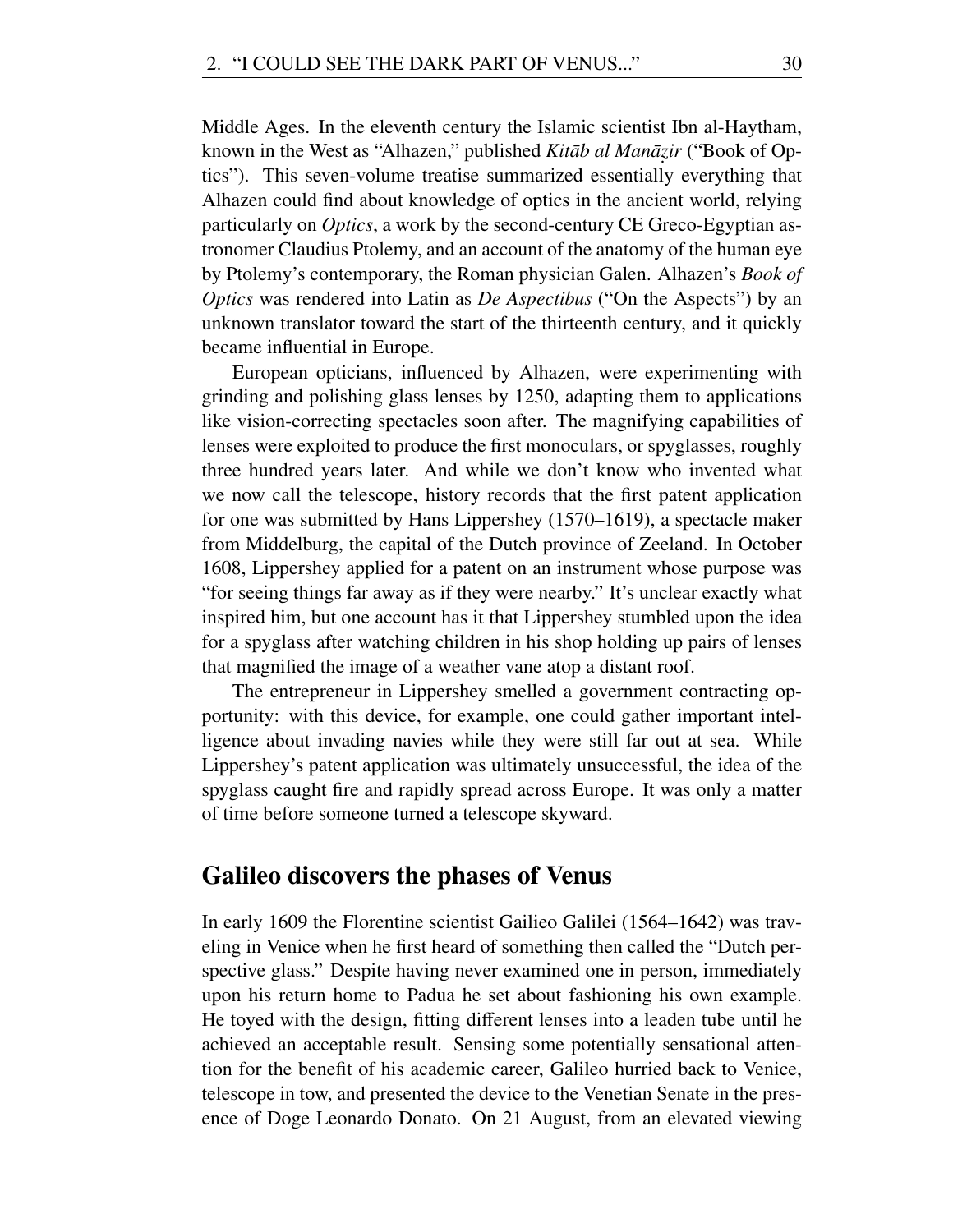area in the bell tower of St. Mark's cathedral, Galileo publicly demonstrated the telescope before the Doge and members of the Senate (Figure 9), who in turn gave him a permanent position at the University of Padua and doubled his salary.



Figure 9: *Galileo presents the telescope to the Senate of Venice* (*c*. 1840) by Luigi Sabatelli (1772–1850), housed at the Tribune of Galileo in Florence, Italy. Photo by Wikimedia Commons user Sailko, licensed under CC BY-SA 3.0.

Galileo continued to refine the design of his telescope, improving its performance through the autumn of 1609. In the waning weeks of that year into the first frosty nights of 1610, he pointed it toward the Moon and Jupiter. The latter was readily observable, high in the evening sky in the constellation Taurus throughout the winter of 1609–1610, and he quickly found (and was the first to describe) its set of four large moons. They appeared to Galileo as featureless points of light slowly wandering back and forth along an imaginary line passing through the planet itself. Since the objects were bound to follow Jupiter wherever it wandered across the sky, Galileo quickly concluded that they must be in orbit about the planet, and that our point of view was more or less in the same plane as their orbits.

The existence of the 'Galilean Moons' was an unexpected repudiation of the cosmology of Aristotle (384–322 BCE), who held that the Earth was the fixed center of the universe. What was Jupiter doing with what appeared to be its own miniature planetary system? The delicate dance of the little spots about Jupiter from night to night was strongly reminiscent of the Sun-centered model of Nicolaus Copernicus (1473–1543) if one simply ex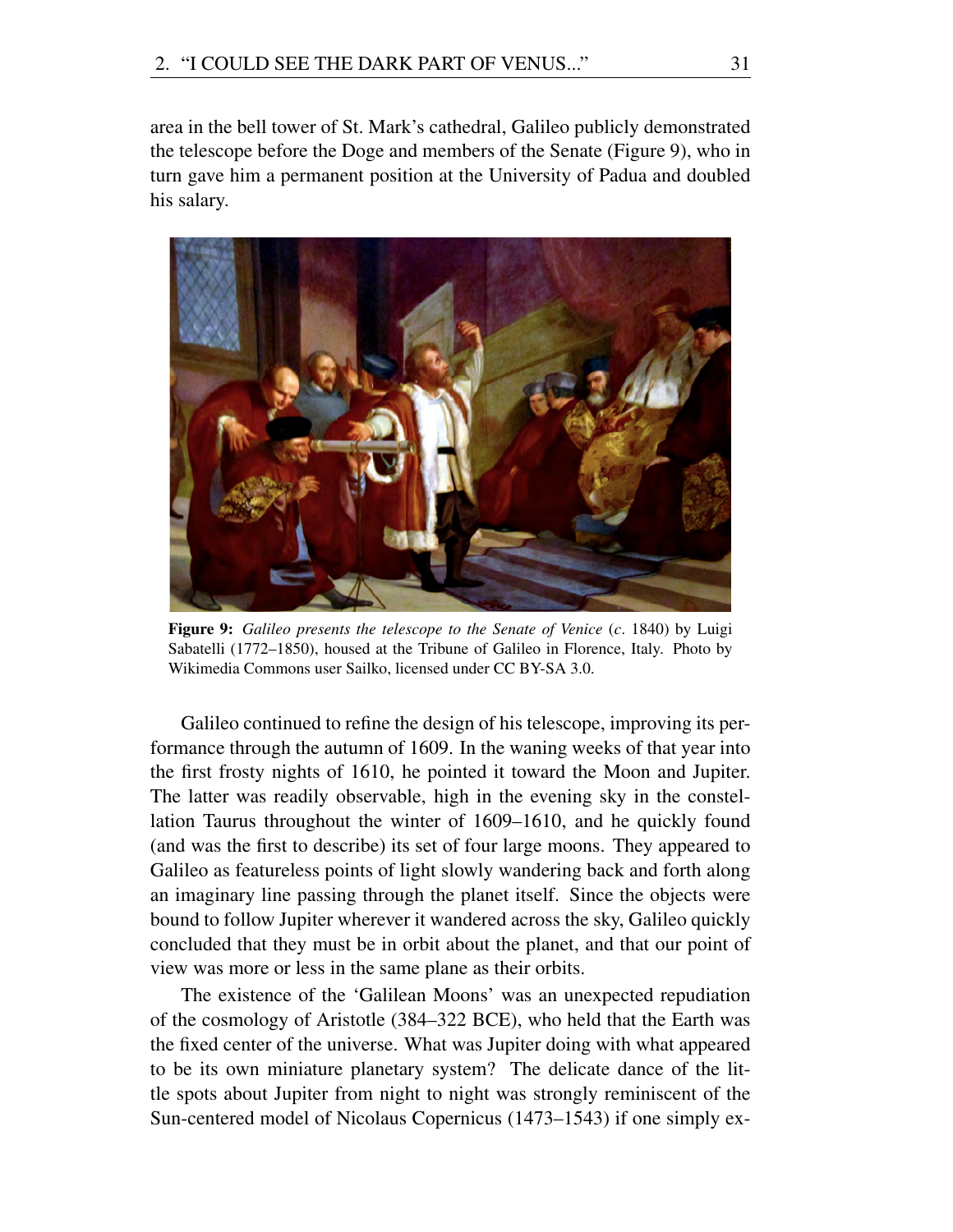changed Jupiter for the Sun, upending the view in Galileo's time that Jupiter was fully subordinate to the Sun in the hierarchy of the Solar System.

Galileo, very aware of the source of his livelihood, immediately named the curious objects after his patron, Cosimo II de Medici (1590–1621), Grand Duke of Tuscany. In the dedication of his groundbreaking treatise *Sidereus Nuncius*, published a month later, Galileo entreated the Grand Duke to "behold, therefore, four stars reserved for your illustrious name ... that make their journeys and orbits with a marvelous speed around the star of Jupiter ... like children of the same family." The implied comparison of himself to the king of the Roman gods probably flattered the Grand Duke.

Jupiter was the only bright planet observable in the evening during the first half of 1610; Mercury and Venus were gradually lost in the glare of morning twilight around the time Galileo was making his Jupiter discoveries. But Venus reappeared in the early evening during late summer, and near the beginning of October Galileo found it with his telescope. He saw no indication of moons orbiting Venus as they did Jupiter. The planet appeared unremarkable to him, a dazzling, featureless circle that might as well have been a perfect mirror. Yet his intuition led him to keep watching.

As the weeks passed he saw the shape of Venus gradually begin to enlarge, distort and elongate as the planet approached Earth in its orbit (Figure 10). By December, the conclusion was inescapable: even at the poor resolution of Galileo's simple telescope, Venus could no longer be fairly described as a circular disc. Just as in the case of the little solar system he found centered on Jupiter, the dominant cosmology of his time made no accommodation for observed fact that Venus exhibited phases like those of Earth's Moon.

Given how quickly others in Europe were fashioning telescopes for astronomical use, Galileo well knew that his monumental discovery about Venus could easily be scooped. While he realized that he wouldn't have the luxury of observing a full cycle of the phases before publishing the details, he wanted to make a select few astronomers aware of what he had seen. To buy some time, Galileo followed a common practice of the era: he encrypted his result into a Latin anagram. On 11 December, he wrote to the German astronomer Johannes Kepler (1571–1630) "Haec immatura a me jam frustra leguntur o y", which translates roughly as "This was already tried by me in vain too early." However, the extra "o" and "y" at the end of the statement were a clue to Kepler that Galileo was transmitting a secret message to him. It turned out that Galileo wasn't all that good at constructing anagrams, and couldn't find a place to insert the extra letters for his real message to the recipient. Kepler took the hint and unscrambled the letters to form a new sentence: "Cynthiae figurae aemulatur mater amorum" ("The mother of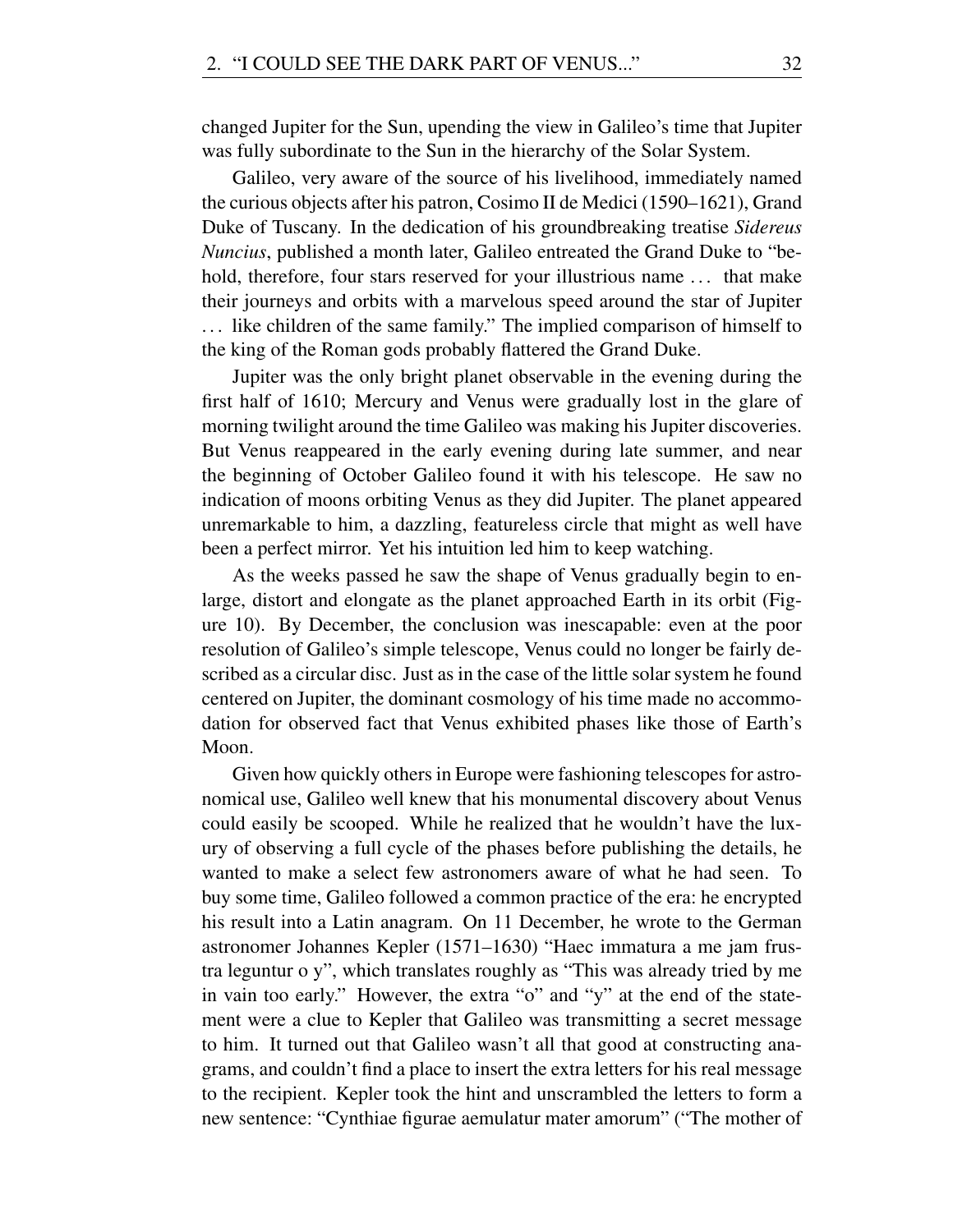

Figure 10: Galileo's drawings of his observations of the phases of Venus, published in *Il Saggiatore* (The Assayer), 1623.

lovers imitates the shapes of Cynthia"). Knowing that the "mother of lovers" was Venus, Kepler quickly understood: Venus undergoes a regular cycle of phases like the Moon. It was big news indeed.

On 30 December, Galileo wrote to the German Jesuit astronomer Christopher Clavius (1538–1612). Feeling increasingly confident that the apparent phases of Venus were in fact real, he described his observations in plain language for the first time. "When Venus began to be visible in the evening sky," Galileo recounted,

I started observing it and saw that its figure was circular, though extremely small. Afterwards, I saw [Venus] growing in magnitude significantly, though always maintaining its circular shape. Approaching maximum elongation, Venus began to lose its circular shape on the other side from the Sun and within a few days had acquired a semicircular shape. This shape it maintained for a number of days. More precisely, it maintained [this shape] until it began to move toward the Sun, slowly abandoning the tangent. It now begins to assume a notable corniculate shape. Thus, it will continue to decrease during the period in which it remains visible in the evening sky.<sup>6</sup>

Galileo remained puzzled by this behavior. A crescent shape was in no way reconcilable with the reigning view of Ptolemy, whose cosmology aligned clearly with Aristotelian principles. In the Ptolemaic system of

<sup>6</sup>From *Le opere di Galileo Galilei* in 20 volumes, Edizione Nazionale, ed. Antonio Favaro, Florence, 1890–1909. It is quoted in translation by Palmieri (2001).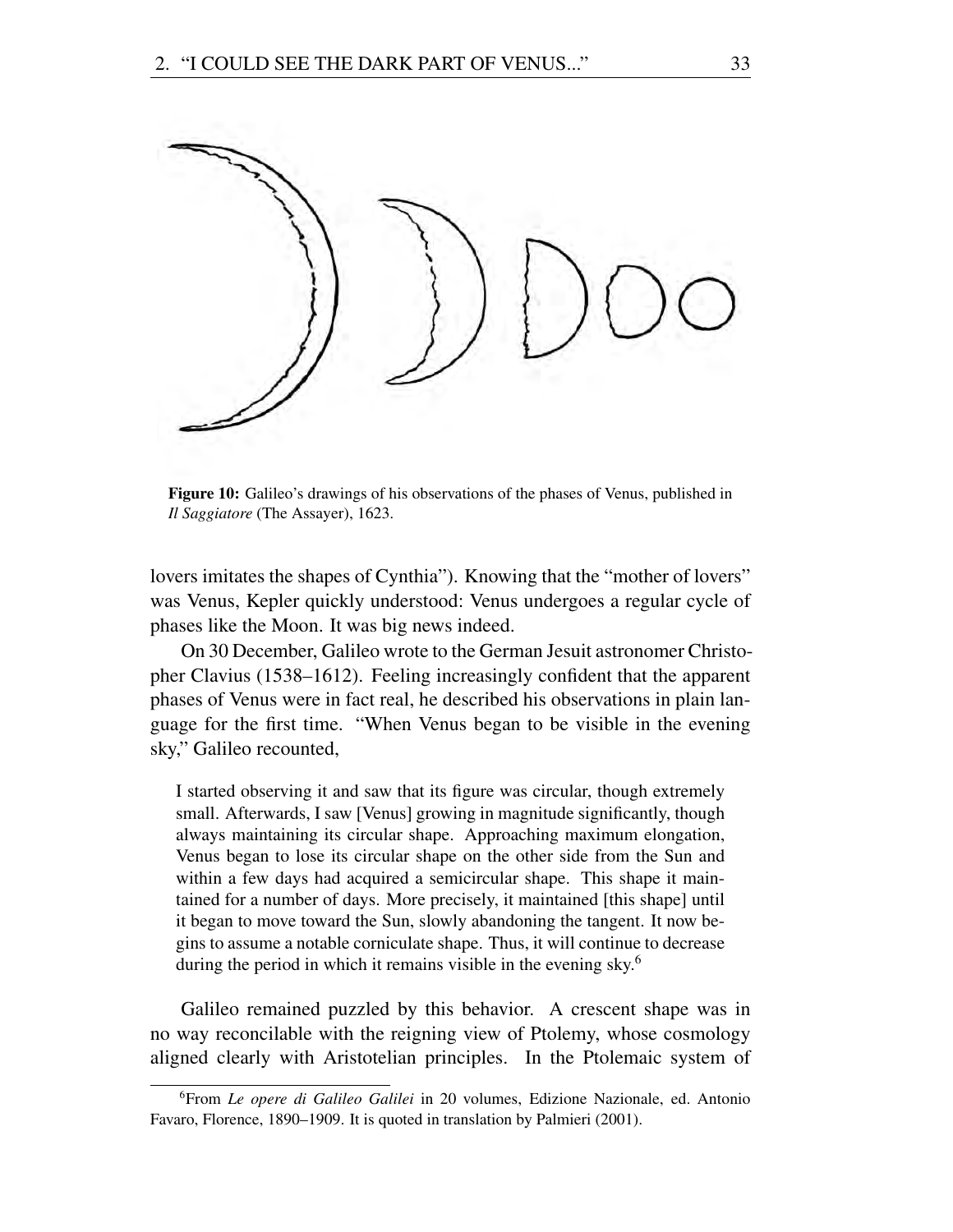Galileo's time, Venus was assumed to be "above" the Sun in a hierarchy of objects whose perfectly circular orbits centered on the Earth. But the observed motions of the planets didn't comport with the geocentric ideal, so Ptolemy bent the model until it fit the data. He resorted to a series of 'epicycles,' small, circular orbits-within-orbits executed about the line of the larger Earth-centered orbit. None of this had any basis in the fledgling notion of physics as it existed in antiquity, and a thousand years would pass before keen observers noticed that the simplest explanations for natural phenomena tend to be the right ones. Starting with a conclusion, Ptolemy added more and more moving parts until it all seemed to work well enough.

Galileo knew that a full or gibbous Venus was consistent with an orbit "above" the Sun in the Ptolemaic hierarchy, while a crescent Venus was only compatible with an orbit in which the planet was forever "below" the Sun. The trouble, of course, was that Venus exhibited *both* crescent and gibbous phases, which could not be reproduced within the framework of a geocentric Solar System. Ten more years of thought would pass before Galileo finally convinced himself that Venus orbited not the Earth but rather the Sun itself, and therefore the Ptolemaic model was fundamentally wrong. He presented the conclusion in *Il Saggiatore* ("The Assayer"), published at Rome in October 1623, one of the first written works on what we would now call the scientific method.

Telescopic observers of Venus in the early seventeenth century were tremendously limited by the various imperfections of early instruments, including the low angular resolution of their small objective lenses and the poor quality of the glass used to make them. These telescopes suffered from chromatic aberration, an optical effect resulting from the tendency of glass to bend the paths of light rays through different angles according to their colors. This meant that the red light rays came to one particular focus behind a lens while the blue rays came to a different focus, leading to brilliantly colored haloes around astronomical objects. The effect was exaggerated for bright objects like the planets, making it difficult to distinguish subtle differences in color and intensity. In many respects, the resulting images weren't just aesthetically unpleasant: they could actually induce the observation of apparent phenomena that didn't really exist.

The early adopters of 'Galilean' refracting telescopes understood that the colors were ephemeral and produced in the optics themselves while they struggled to find innovative ways to correct for the effect. Around 1730, an English lawyer and amateur inventor named Chester Moore Hall tinkered with lenses, finding that a combination of dissimilar lens materials and optical surfaces of different kinds of curves could overcome chromatic aberration. But even after improved lens designs began to yield planetary images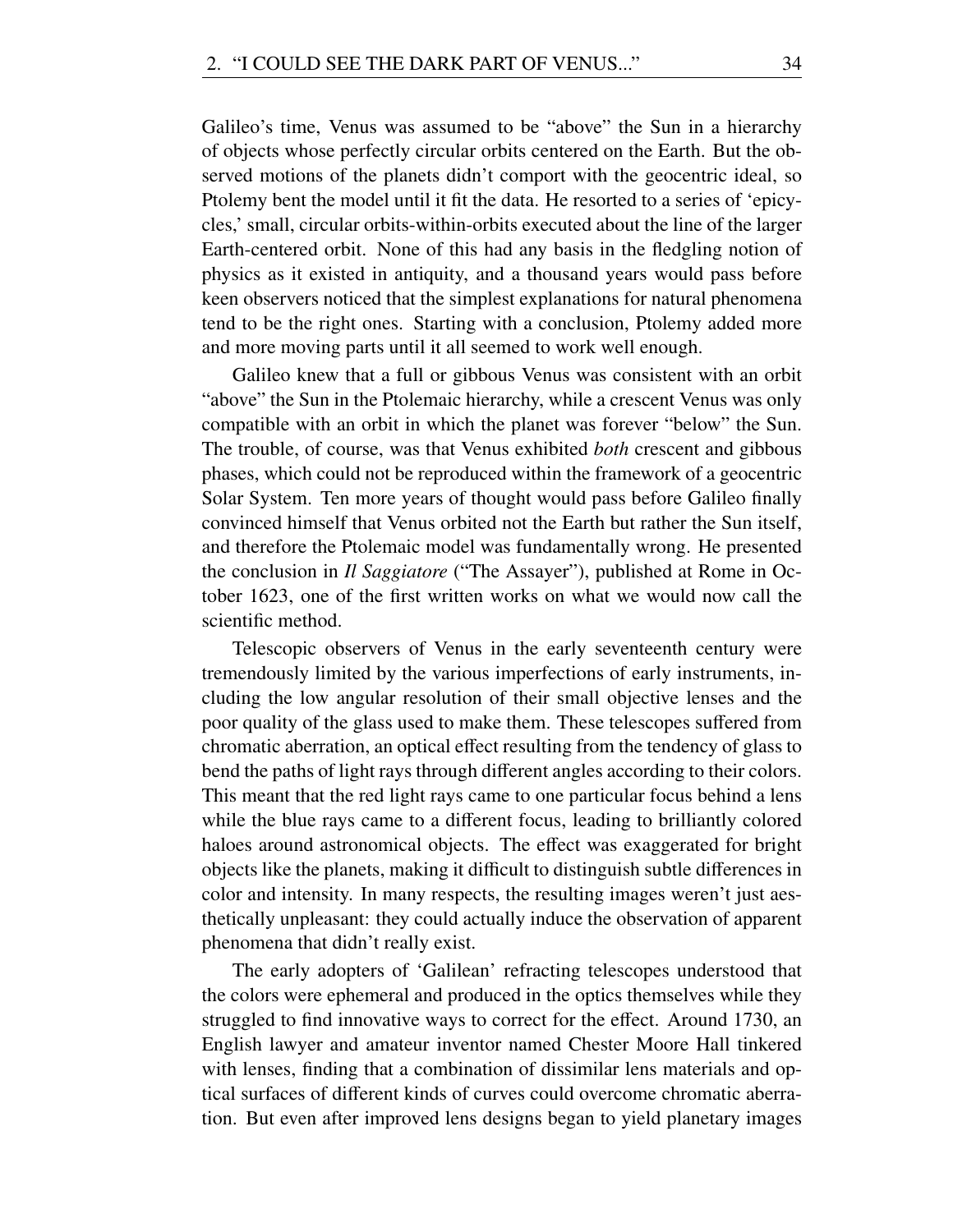with better fidelity, the shimmering disc of Venus gave up no new secrets. No matter how impressive the image, the planet remained utterly featureless. Was it a perfect sphere, devoid of topography? Was it covered in water? Was its apparent surface actually a uniform layer of clouds? Neither bigger telescopes nor higher magnification yielded any additional detail that might help answer any of these questions. For decades, Venus gave up no more of her secrets.

And what of the Earth's Moon, in comparison to Venus? Unaided human eyes turned to our Moon see a lot, given that the angular diameter of the full Moon is some thirty times that of Venus when it approaches Earth most closely. At its widest, the human eye pupil opens to a diameter of about eight millimeters when fully sensitized to very dim light. A lower limit to the eye's power to resolve objects of small angular size is set by the so-called diffraction limit, a property imposed by the wave nature of light. A keen observer under ideal conditions, working at the diffraction limit of the human eye, might resolve features with angular diameters as small as 15 to 20 seconds of arc, each second being one part in 3,600 of one angular degree. At the minimum possible distance from the Earth to the Moon, roughly 363,000 kilometers, an ideal human observer might be able to discern features corresponding to linear sizes as small as 30 kilometers.

But the situation in practice is complicated by glare and contrast effects, which tend to degrade visibility and therefore render small objects more difficult to see, as well as the optical distortion caused by Earth's often turbulent atmosphere. It's also the case that the Moon is sufficiently bright, even against a dark background sky, that the pupil of the eye constricts in trying to handle the large dynamic range of the illuminated surfaces in view, so the angular resolving power set by diffraction is decreased. However, some lunar features such as its dark lava plains, or "maria," are easily visible by virtue of their contrast against lighter-colored surroundings. These tend to be hundreds to thousands of kilometers across.

In any case, it's fair to say that a visual observer with typical eyesight might be able to make out something on the Moon with a linear size of about 300 kilometers, and one with especially keen eyesight might be able to do 100 kilometers better than that. I've tried it myself many times; for example, I can readily make out the roundish Mare Humorum (diameter 390 kilometers) and Mare Nectaris (340 kilometers) as clearly separate from their surroundings, whereas I have never confidently detected the crater Grimaldi (175 kilometers) despite its dark, lava-flooded floor and the bright, adjacent highlands. These features are indicated with labels on an image of the full Moon in Figure 11. The much higher angular resolution of telescopes, rather than their light-gathering capacity, is what lends so much more detail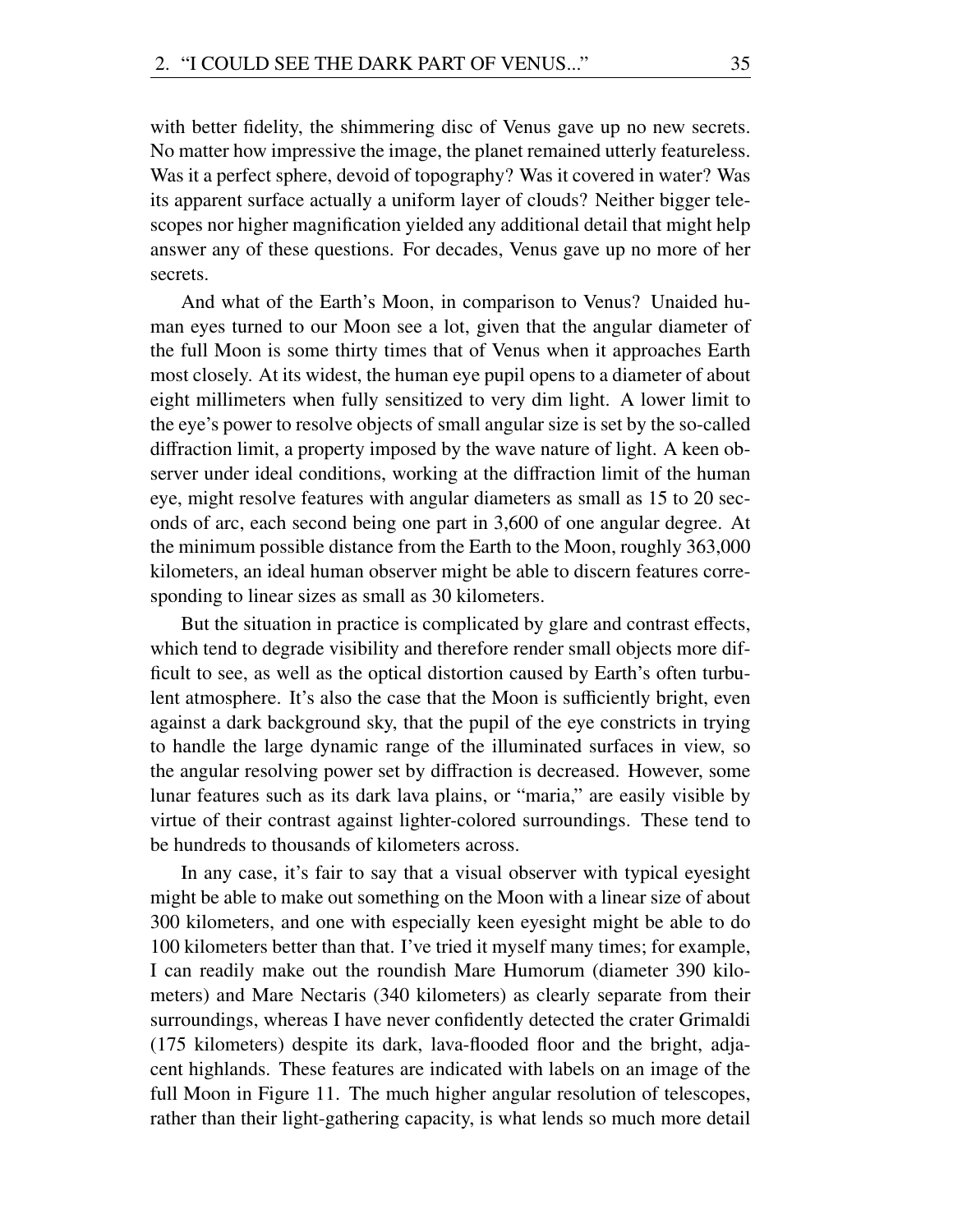

Figure 11: Lunar features near the spatial resolution threshold of the unaided human eye at the distance of the Moon referred to in the main text. Photo by the author.

to views of the Moon than our eyes could ever reveal.<sup>7</sup>

Applying the same logic to Venus, given its apparent angular size and minimum distance (about 38 million kilometers), a modest telescope of a few tens of centimeters' aperture could reveal features on Venus as small as about 100 kilometers across. Since that figure is comparable to the size scales of various terrestrial landforms, and if Venus were a world not unlike Earth, we would naively expect to see through our telescopes a mottled surface with distinct continents, seas, mountain ranges, and even polar ice caps. Yet the telescope revealed none of these things to Galileo and his contemporaries, even though later as telescope quality improved observers began to report shadowy markings most consistent with cloud patterns. That is, until around the middle of the seventeenth century.

In 1651 another Italian, Giovanni Battista Riccioli (1598–1671), wrote about telescopic observations of Venus he made several years earlier: "As chance would have it,  $\ldots$  a partial circle of light could be seen enclosing the otherwise dark side of the disc, brightening it particularly toward the eastern limb." It seems at first glance like a straightforward and otherwise

 ${}^{7}A$  good overview of the resolving power of the unaided eye as applied to lunar features can be found in Joseph Ashbrook's article "Lunar Studies Before the Invention of the Telescope," originally published in *Sky and Telescope*, June 1962, p. 322. It was republished in the compilation *The Astronomical Scrapbook: Skywatchers, Pioneers and Seekers in Astronomy* (Cambridge, Mass.: Sky Publishing, 1984, p. 233).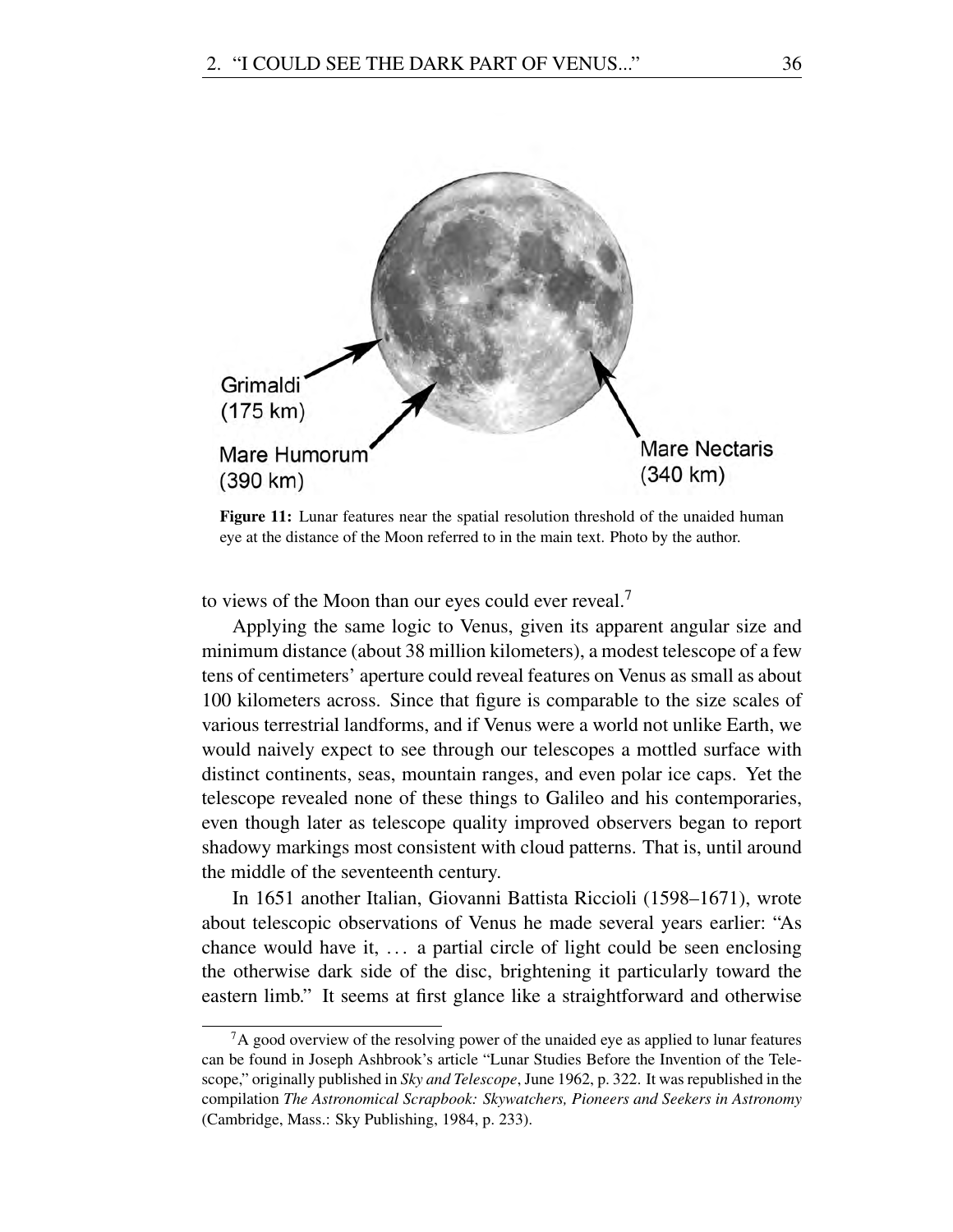uninteresting account of what Riccioli saw on the night of 9 January 1643 through a simple refracting telescope that his friend, the lawyer Francesco Fontana (1580–*c.*1656), loaned him. In fact, Riccioli saw something entirely without precedent in the history of astronomy up to that point in time.

It was only a generation after the invention of the telescope for astronomical purposes, prior to which nothing was known about the planets other than they constantly changed their apparent positions on the night sky unlike the seemingly fixed stars beyond. Until Galileo turned his simple spyglass on the night sky for the first time, no one had any good idea what the planets were like, much less that they were worlds unto themselves. The moons of Jupiter and the phases of Venus and Mercury confounded European observers in their attempts to understand the observations in light of the dominant cosmology of the era. But, just as in Giovanni Schiaparelli's time, telescopes showed what they did, and they left certain impressions on the people who viewed the planets through them.

The optical shortcomings of Fontana's simple refracting telescope were clear to Riccioli on the night he first saw the disc of Venus in its entirety; the planet "was, compared to the Sun, red to yellowish, and, on the side facing the direction of the Sun, a blue-green: but those colors were most likely caused by the particular variety of glass used in the telescope optics." And yet there was the otherwise un-illuminated 'night' side of Venus, glowing unmistakably against the darker night sky surrounding it.

The same sensation was neatly summarized by the German astronomer Christfried Kirch (1694–1740) as he peered through the eyepiece of his 26 foot telescope at the Berlin Observatory on the evening of Friday, 8 March 1726: *Ich konnte das tunkle Theil Veneris erkennen* ("I could see the dark part of Venus").<sup>8</sup>

Riccioli was the first to describe what later became known as the Ashen Light (Figure 12), a ghostly emanation from the nighttime hemisphere of Venus, a complete explanation for which has eluded science for almost 400 years.<sup>9</sup> Writing toward the end of the nineteenth century, the Irish linguist and journalist Ellen Mary Clerke (1840–1906) gave perhaps the most poetic description of the Ashen Light to date. It is the circumstance, Clerke wrote,

when the shadowy form of the full orb is seen to shine dimly within her crescent. . . . More wonderful still, this "glimmering sphere" is then crowned, as with a silver halo, by a thin luminous arch, forming a secondary sickle

<sup>&</sup>lt;sup>8</sup>Quoted by Eduard Schönfeld in *Astronomische Nachrichten*, Vol. 67, No. 1586, p. 27, 1866.

<sup>9</sup>The same phenomenon is sometimes referred to as the "secondary light" of Venus, especially in scientific journals of the nineteenth century, to distinguish it from the "primary light" reflected directly from the Sun.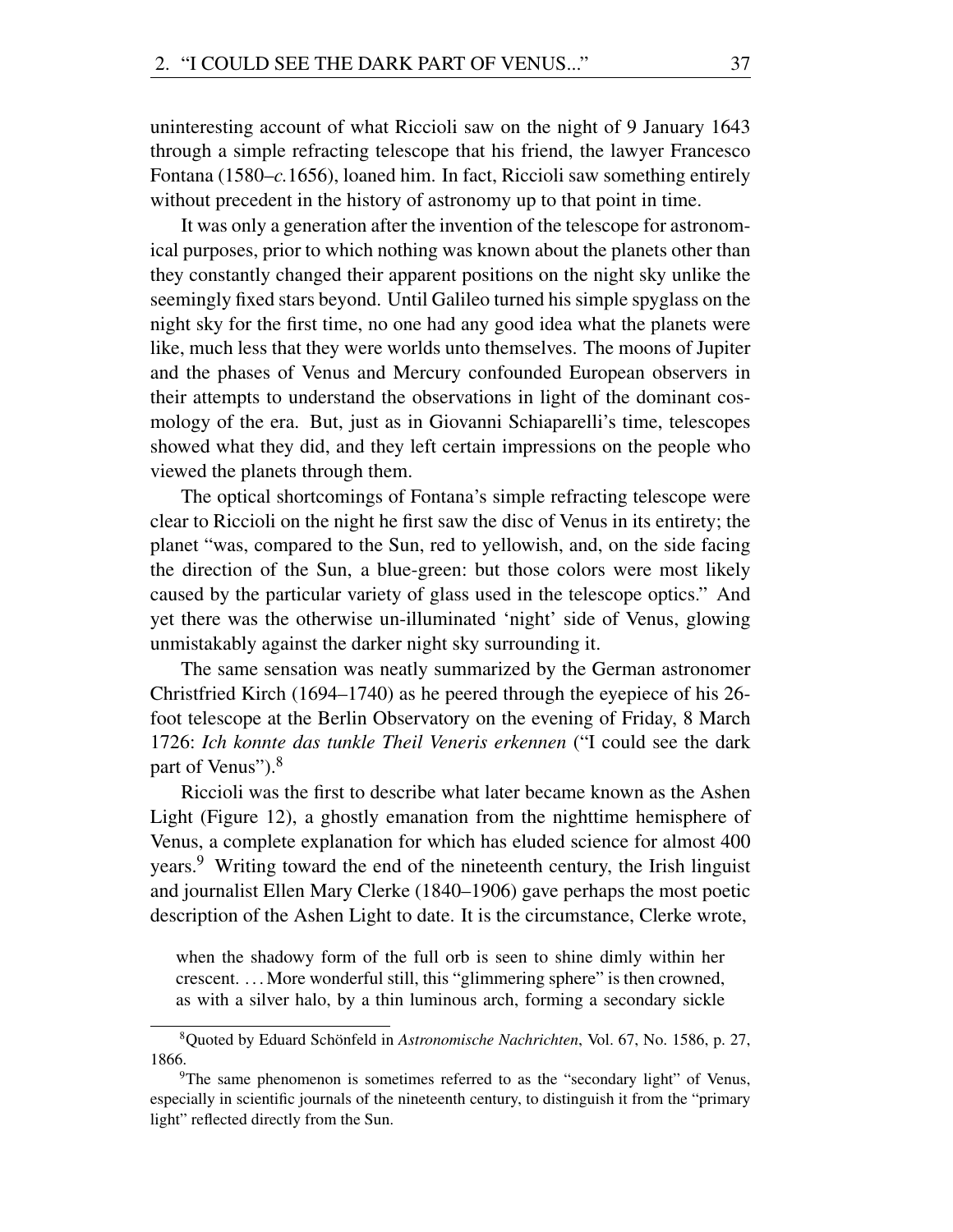

Figure 12: An artistic rendering of the telescopic appearance of the Ashen Light of Venus during the planet's crescent phase based on various eyewitness reports.

facing the one nearest the sun, and doubtless due to the refraction of his rays round the globe of the planet, through the upper regions of her twilit atmosphere.<sup>10</sup>

We don't know for sure what it is, or even *if* it is. The Ashen Light has become a sort of 'Loch Ness monster' of planetary astronomy reported only by eyewitnesses. It has firmly (and, perhaps, conveniently) refused to submit to convincing photography or digital imaging in the time since those processes were invented. And its visibility seems in no way predictable, working strongly against efforts to independently establish its very existence. "There is one characteristic of the phenomenon abundantly verified by the numerous observers who have recorded it," the editors of the scientific journal *Nature* noted in their 'Astronomical Column' of June 1876, "which cannot be overlooked in our endeavours to arrive at its true cause, viz., its inter-

<sup>101893,</sup> *The Planet Venus*, London: Whiterby and Company, 15–19.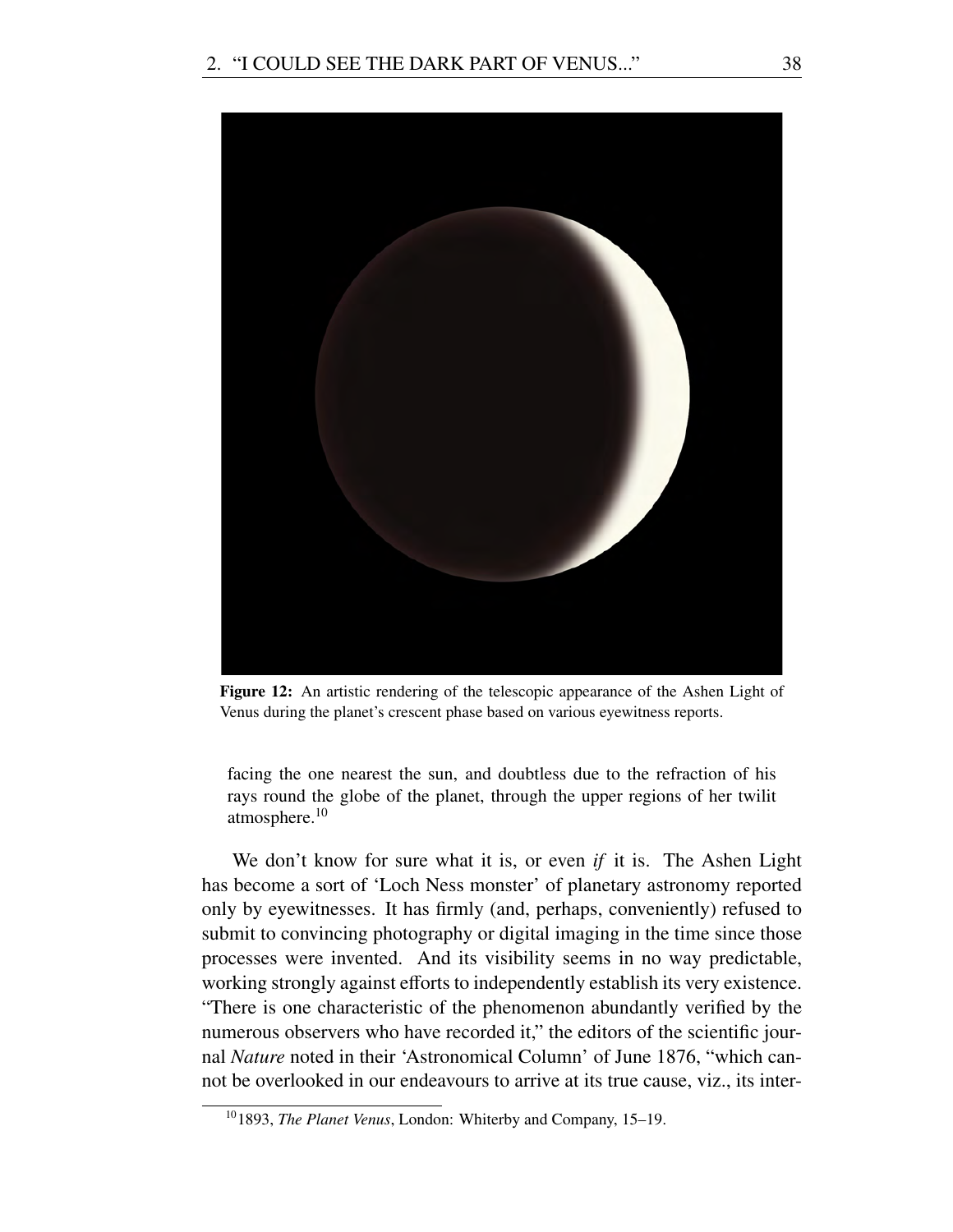mittent or only occasional visibility." The Ashen Light is at the same time seductive and frustrating, defying all attempts at definitive elucidation while simultaneously resisting assignment to the scrap heap of astronomical myth. It seems to forever exist in the shadowy twilight between truth and fiction.

Yet there have been periods of time in astronomical history in which "the Ashen Light has been glimpsed by almost every serious observer of Venus," wrote the great English amateur astronomer, Sir Patrick Moore (1923–2012), in 1982. Moore himself was a prolific observer of the Ashen Light, recording the phenomenon on dozens of occasions from the 1950's nearly until his death. Convinced of its reality by sensing the Light repeatedly with his own eyes, Moore argued that the phenomenon positively cried out for investigation: "Genuine or not, the Ashen Light has been seen so frequently, and by so many experienced observers, that it has to be explained in some fashion. ... [T]he observations of the Light are too numerous, and too concordant, to be dismissed."

The Revered Thomas William Webb, whose *Celestial Objects for Common Telescopes* (1859) remained essential reading for the British amateur astronomer for over a century after its publication, described the Ashen Light as a "truly unaccountable appearance" of Venus that was, nevertheless, "remarkably well attested."<sup>11</sup> Even Percival Lowell, who as far as we know did not witness the Ashen Light himself — or, at least, didn't record it in his voluminous observing notebooks — commented in 1909 on both its persistence in observational history and the failure of all attempts to find a sufficiently scientific cause: "The phenomenon has seemed the weirder for the difficulty of explaining it." *Sky and Telescope* magazine's Thomas Dobbins wrote in 2012 of the Ashen Light's outright rejection by many modern astronomers. "Many authorities dismiss the Ashen Light as an optical illusion," Dobbins noted. "Skeptics find it hard to believe that the phenomenon has not been recorded in images or spectrograms obtained with large Earth-based telescopes, let alone by the various spacecraft that have orbited Venus."

How, then, would one go about finding a solution to such an ephemeral problem? One place to start is the historical record and the words of Ashen Light eyewitnesses who committed their recollections to paper. Certain patterns emerge by surveying accounts of their observations. For instance, reported sightings are not evenly distributed through time. Figure 13 shows the frequency of nearly five hundred reports by decade between the early eighteenth and the early twenty-first centuries, presented in such a way that the number in each bin is a percentage of the total number of reports. One quarter of all recorded sightings happened in the 1950s, which may bear significantly on physical interpretations of the phenomenon. But it may simply

 $111873$ , 3rd ed., London: Longmans, Green & Co., 55.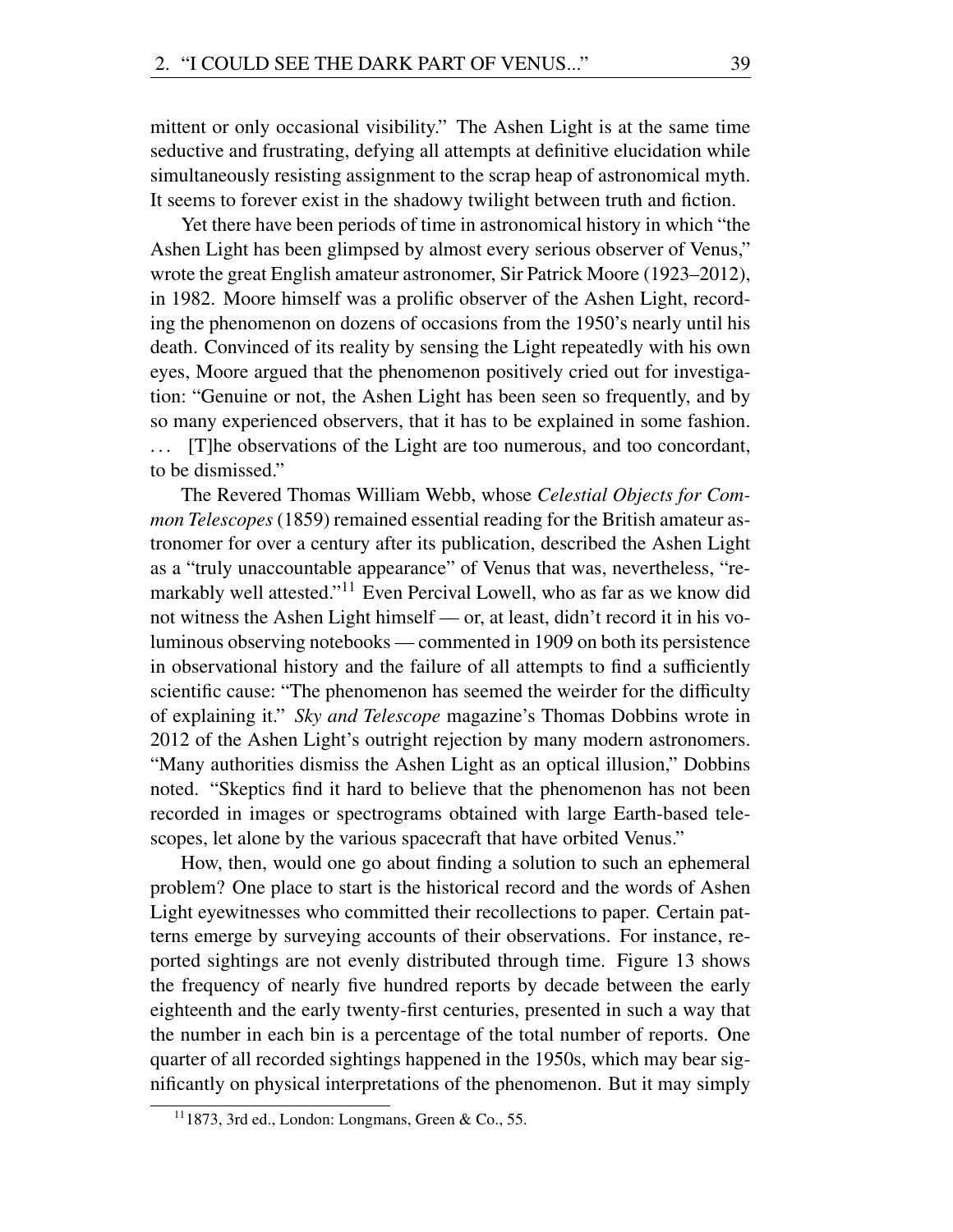

Figure 13: A histogram showing the frequency of 465 Ashen Light observations between 1721 and 2017. The columns are organized by decade, and labeled according to the first year of each. The number of observations in each decade is divided by the total, and the result converted into a percentage. The gray shaded regions set the nineteenth and twenty-first centuries apart from the eighteenth and twentieth centuries for clarity.

be that more observers were looking at Venus during that particular decade than others, and that the spike in the distribution hints at observer bias. This, too, could explain the number of reports from the second half of the nineteenth century, as planetary astronomy was rather in vogue during the late Victorian era. And relatively few telescopes existed in the world in the period of time represented by the graph's earliest decades, during which very few people anywhere were looking carefully at Venus.

One might ask, for example, whether there is any connection with the magnetic activity cycle of the Sun. If the Ashen Light is caused by anything like the Earth's aurorae, then its appearances might correlate with periods of time in which the Sun is more alive with flares and mass ejections that spew charged particles outward into the space surrounding the planets. If a correlation between the intensity of solar activity and the likelihood of Ashen Light observations were found, it would strengthen a Sun-Venus explanation.

To help search for any such connection, Figure 14 adds average sunspot counts by decade to the distribution of Ashen Light sightings from Figure 13. The data are inconclusive on this point; still, there are hints in this figure that something is indeed up. The apparent spike in the number of Ashen Light sightings in the 1950s correlates with one of the strongest solar maxima of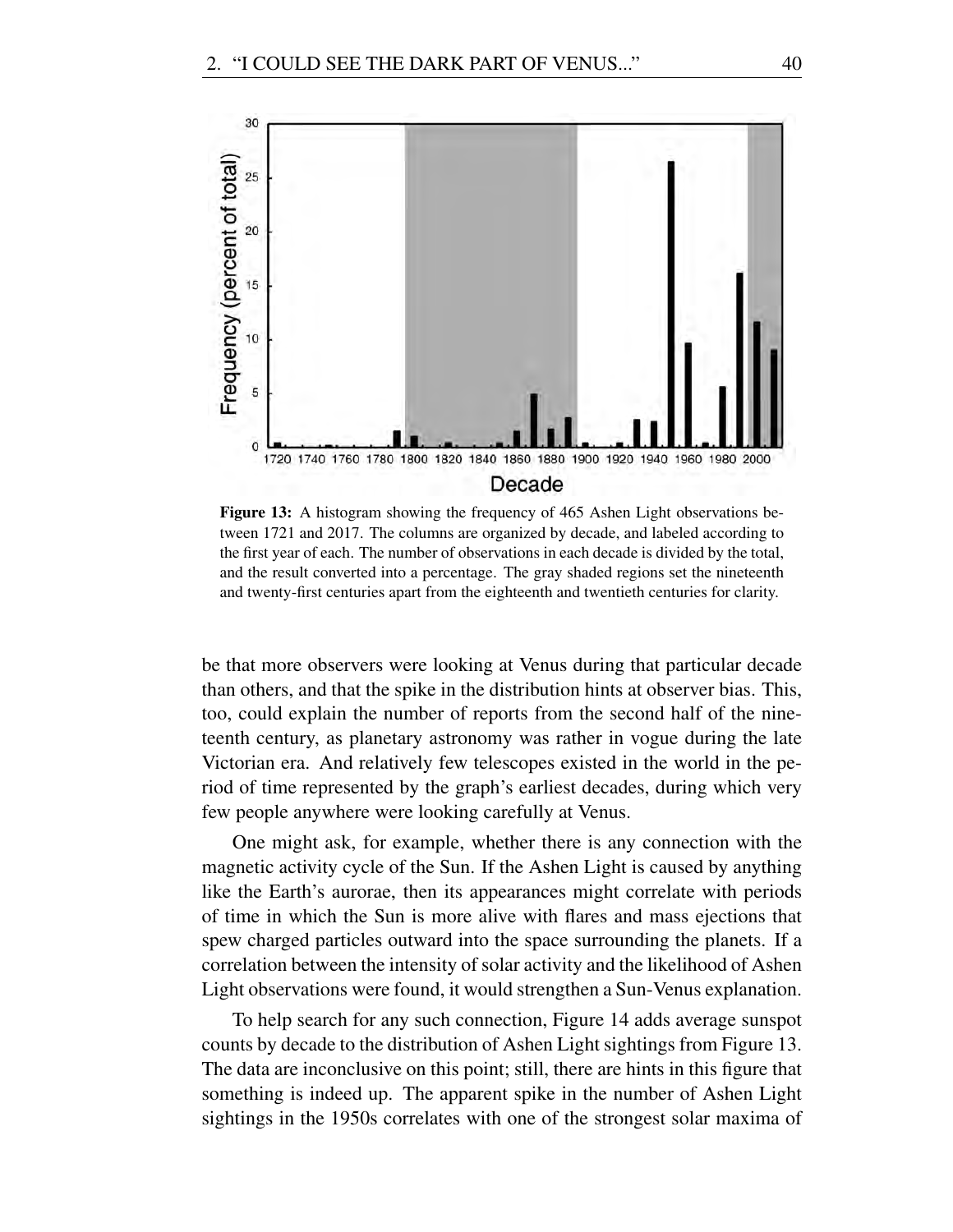the past 250 years. Given that this peak also coincides in time with the International Geophysical Year of 1957–1958 (Chapter 6), it may be indeed that more people than usual were observing the planets during those years and therefore more likely to note anything unusual about the telescopic appearance of Venus. Note further that the declining trend of sightings since the 1990s mirrors the overall decline in sunspot counts during the past three decades. Any simple connection between solar activity and the likelihood of the Ashen Light being seen is therefore neither ruled in nor out by the data.



Figure 14: A recasting of the frequency of Ashen Light sightings by decade, as in Figure 13, but with the addition of the average annual number of sunspots by decade shown in red on the secondary vertical axis. For visual convenience, gray-shaded regions again separate the centuries.

Attempts to connect appearances of the Ashen Light with various influences are frustrated by its fundamental unpredictability. "Outbreaks," during which many observers widely scattered in geography report seeing the Ashen Light night after night for weeks on end, punctuate periods in which one finds no reports in the literature for as long as a decade. Richard McKim, director of the British Astronomical Society sections on Venus, Mercury and Mars, noted that "sometimes the Ashen Light is visible for many days in succession, as in 1940, 1953, 1956 and 1957. At other times, despite excellent observing conditions, it remains elusive." The existence of outbreaks just raises more questions: was it the case that whatever causes the Ashen Light wasn't active during that time? Or could it just be that no one was looking?

It also doesn't seem to be a simple trick of the telescope, which for any particular instrument and observer would manifest itself every time Venus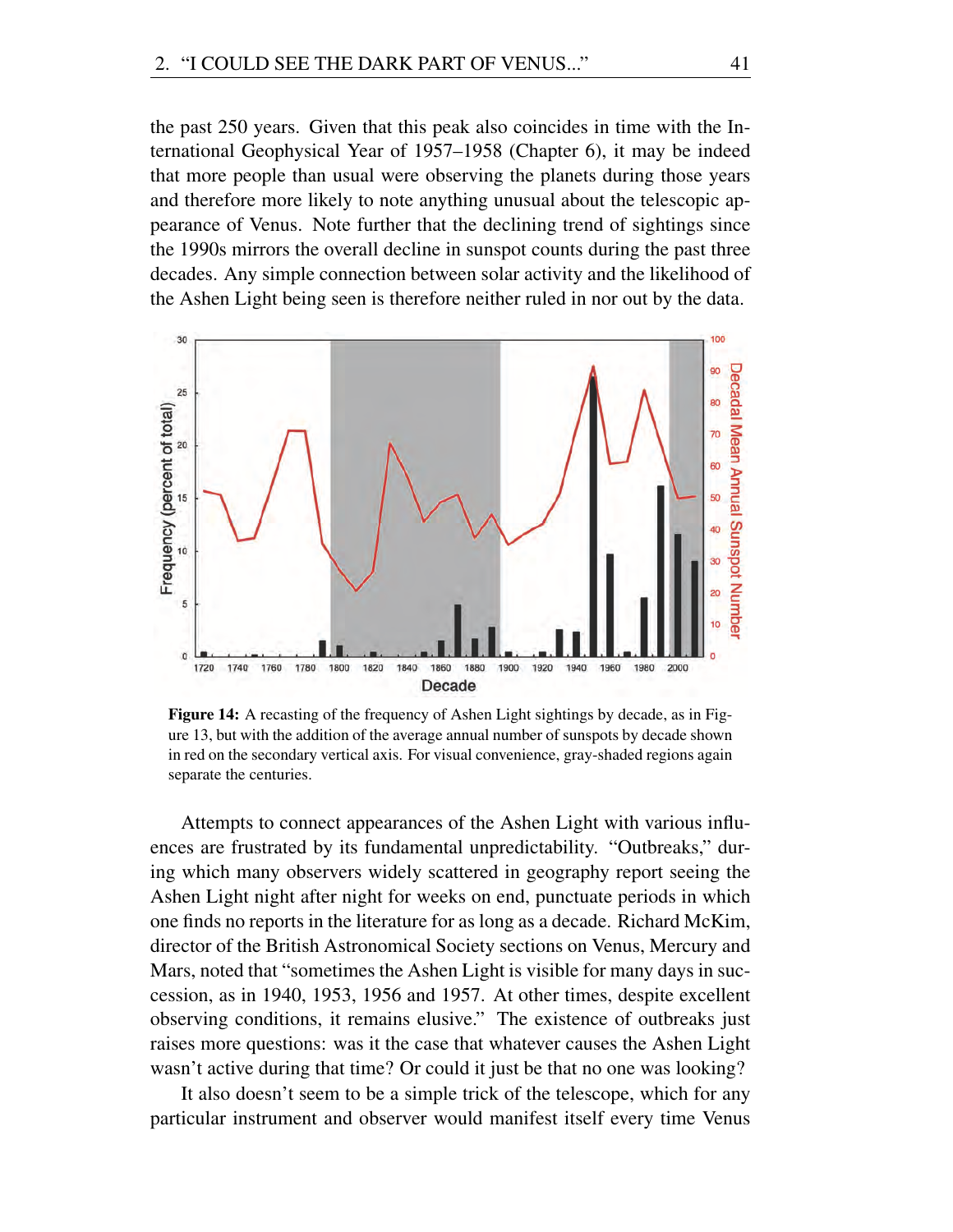were observed. It would then be possible to stage conditions under which Ashen Light is reported by any user of a given telescope.<sup>12</sup> That no one has fully reproduced the effect, much less captured a photograph of it, lends credence to the notion that the Ashen Light is at least not a purely instrumental artifact.

That it might have something to do with the atmosphere of Venus is supported by observations of a so-called 'limb brightening' effect in which the intensity of the Ashen Light seems to tick upward somewhat just before the reaching the edge of the planet's disc, resulting in the appearance of the 'silver crown' described by Ellen Mary Clerke. Imagine a spherical planet whose solid surface is covered by a luminous atmosphere of uniform thickness, making the atmosphere a kind of concentric "shell" around it. If the atmosphere emits light evenly throughout its bulk, then its brightness in any given direction depends on how much of the atmosphere one looks through. If the observer is hovering over the planet and looking directly down toward its center, the light-emitting part is "one atmosphere" in thickness, and yields a certain brightness. But as the observer's gaze moves from the center of the planet's disc to the edge, the effective path length through the atmosphere increases; at the planet's limb, one sees through many "atmospheres" of thickness, which appears consequently brighter. Since the path length is longer at the limb than toward disc center, a greater amount of atmosphere contributes light in the direction of the observer, who sees the apparent brightness of the planet increase from center to limb.

The German astronomer Hermann Joseph Klein (1844–1914) described this effect in the context of Ashen Light observations:

If a planet enveloped by an atmosphere is illuminated from the outside, [and] if the envelope of the vapor does not absorb the light like a dense layer of fog, the edge of the planetary disc must appear a little brighter than the center. This is indeed the case with the secondary light of Venus, when the observers of the phenomenon saw the edge of the planetary disc stand out sharply from the heavens.<sup>13</sup>

The English surgeon, antiquarian and amateur astronomer Charles Leeson Prince (1821–1899) wrote of seeing a "phosphorescent flitting of light

<sup>&</sup>lt;sup>12</sup>See the experiments exactly to this point reported by Sheehan, Brasch, Cruikshank and Baum in the *Journal of the British Astronomical Association*, Vol. 124, No. 4, pp. 213–214 (2014). In dismissing the validity of existing photographs claiming to have recorded the Ashen Light, the authors note that "none of the putative images of the actual AL [Ashen Light] can be regarded as convincing. They appear to be due to filter leakage, crescent glare and excessive image processing used to bring out dark-side detail. It is, of course, difficult to prove a negative."

<sup>131873,</sup> *Handbuch der allgemeinen Himmelsbeschreibung: Vom Standpunkte der kosmischen Weltanschauung*, Braunschweig: Friedrich Vieweg & Son, 69.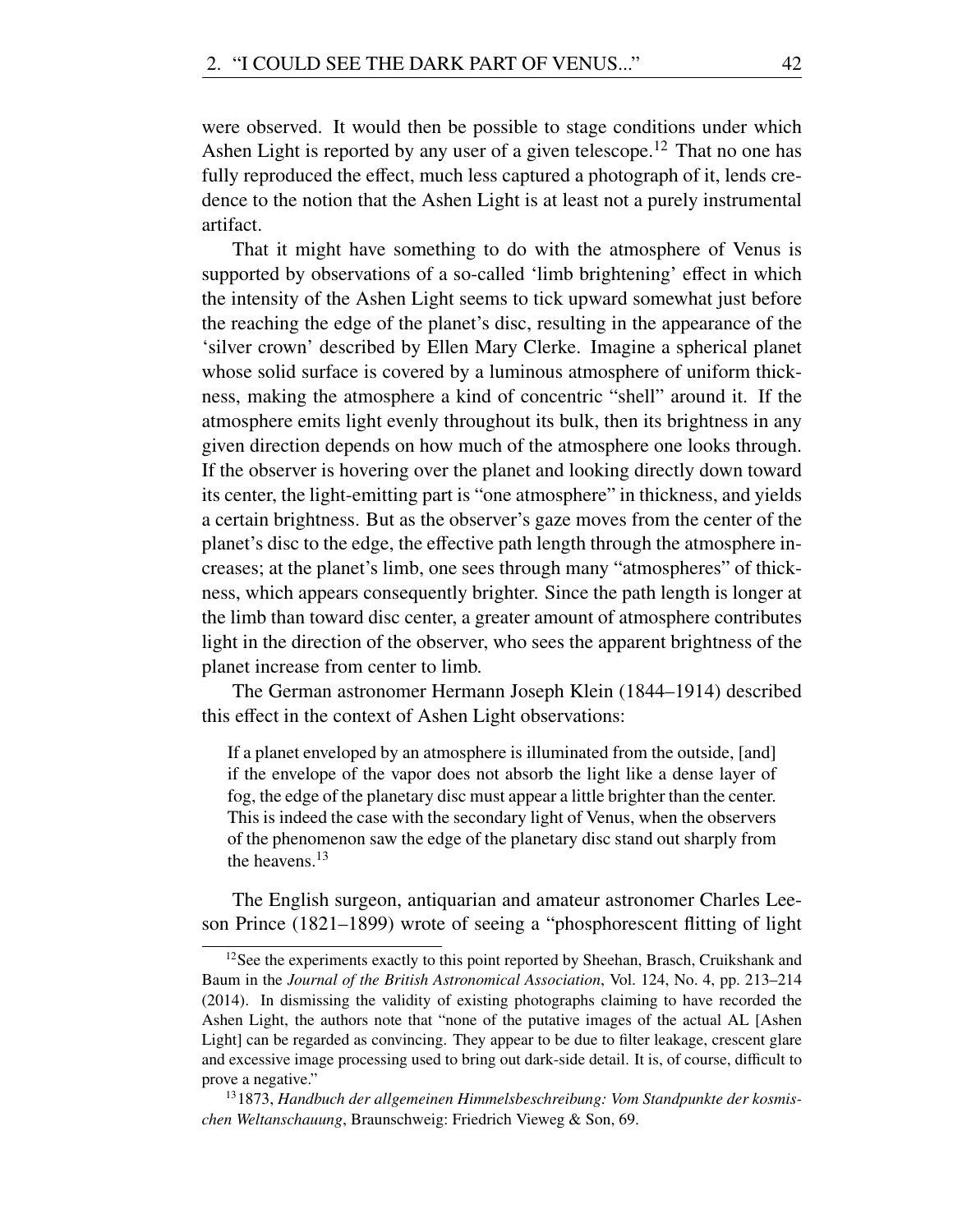around the edge of the entire disk" of Venus from his home in Uckfield, Sussex, on both the 25th and 30th September 1863.<sup>14</sup> Sir William Herschel (1738–1822), the famed Anglo-German discoverer of the planet Uranus, made a remarkable series of observations of the Ashen Light at Observatory House in Slough, Berkshire, in April 1793. "The light of Venus is brighter all around the limb, than on that part which divided the enlightened, from the unenlightened part of the disk," he wrote in his notes for the evening of 9 April.<sup>15</sup> Later in the same night, the planet's limb showed "a luminous margin . . . like a bright bead, of nearly an equal breadth all around." On the night of the 20th Herschel saw "a narrow luminous border all around the limb, and the light afterwards diminishes pretty suddenly." During an April 1876 meeting of the Royal Astronomical Society, William Noble (1828–1904) recounted seeing on an unspecified date "some years back . . . unmistakably the whole body of Venus, with the illuminated crescent like a hair of light around it."<sup>16</sup> Each such account clearly suggests limb brightening at work.

So it would seem at first glance that the mystery is solved: Venus must be surrounded by some kind of translucent material that is faintly self-luminous, explaining both the overall phenomenon of the Ashen Light as well as the observed limb brightening. And while Venus is very clearly possessed of a substantial atmosphere, it has been shown to emit no considerable quantity of light to which human eyes are especially sensitive. A uniformly luminous medium enveloping Venus therefore can't be the right answer.

The picture is further clouded by the existence of not one but *two* broad manifestations of the Ashen Light in the historical record, one seen in daylight and the other against a distinctly darker night sky. In the former case, observers describe some variety of discoloration of the planet's disc, making it stand out against the sky background by way of color contrast, or the appearance of the portion of the disc not directly illuminated by the Sun in such a shade of deep blue that it seems darker than the sky (Figure 15). These instances have been labeled "negative Ashen Light", to differentiate them from their "positive" kin in which the night side of the planet seems brighter than the surrounding sky and is typically only seen when the sky is astronomically dark (or nearly so).

<sup>141863,</sup> Observations of Venus at the Inferior Conjunction, *Monthly Notices of the Royal Astronomical Society*, 24, 25.

<sup>151793,</sup> Observations on the planet Venus, *Philosophical Transactions of the Royal Society of London*, 83, 209–213.

<sup>161876,</sup> *The Astronomical Register*, 14, 110. Noble stated clearly that he *didn't* note this effect during any of his previous observations of Venus. On 26 September 1870, for example, he "quite failed to see the dark body of the planet, which under analogous conditions has always been visible enough before in a constricted field." (1871, *Monthly Notices of the Royal Astronomical Society*, 32, 17)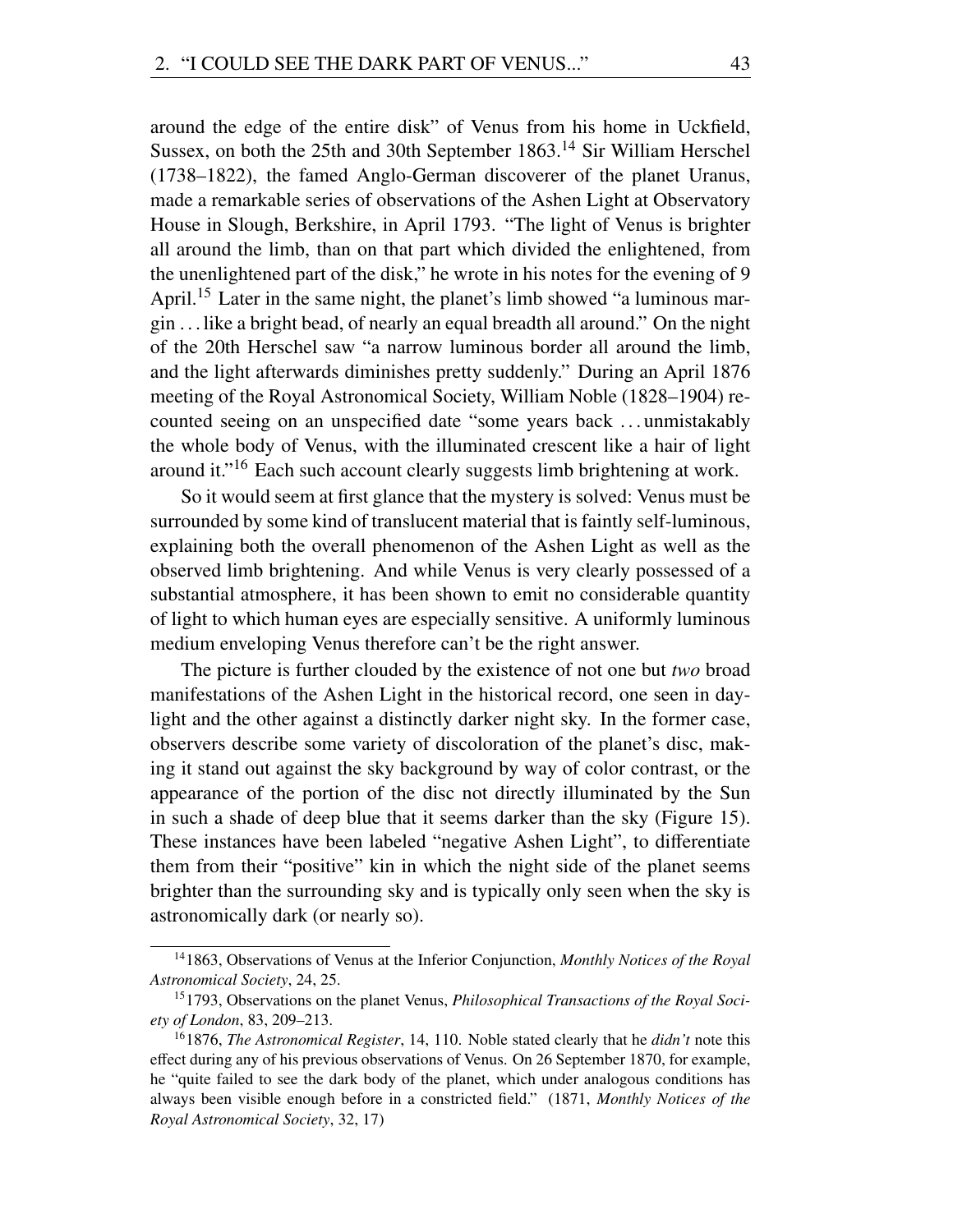Patrick Moore was clear about his distaste for applying 'Ashen Light' to any daytime observation, which he labeled "obviously a contrast effect." Although Moore noted that there clearly exist observations of more than one type, "the term 'Ashen Light' should properly be restricted to the faint luminosity of the night part of the disk, and should not be extended to cover reports of the night side being seen as darker than the background."<sup>17</sup> Moore held that the nighttime version of the effect was likely a true glow of some kind in the atmosphere of Venus, while the daytime version could be explained away as a trick of light and optics.



Figure 15: An artistic impression of the "negative" form of Ashen Light, seen exclusively against the daytime sky, in which the unlit portion of the Venus disc appears darker than the sky background.

What about an explanation that is a little closer to home, in a manner of speaking? An obscure German astronomer evidently known only to history as "F. Schorr" published a treatise in 1875 called *Der Venusmond: Und Die*

<sup>171962,</sup> *Journal of the British Astronomical Association*, 72(6), 265.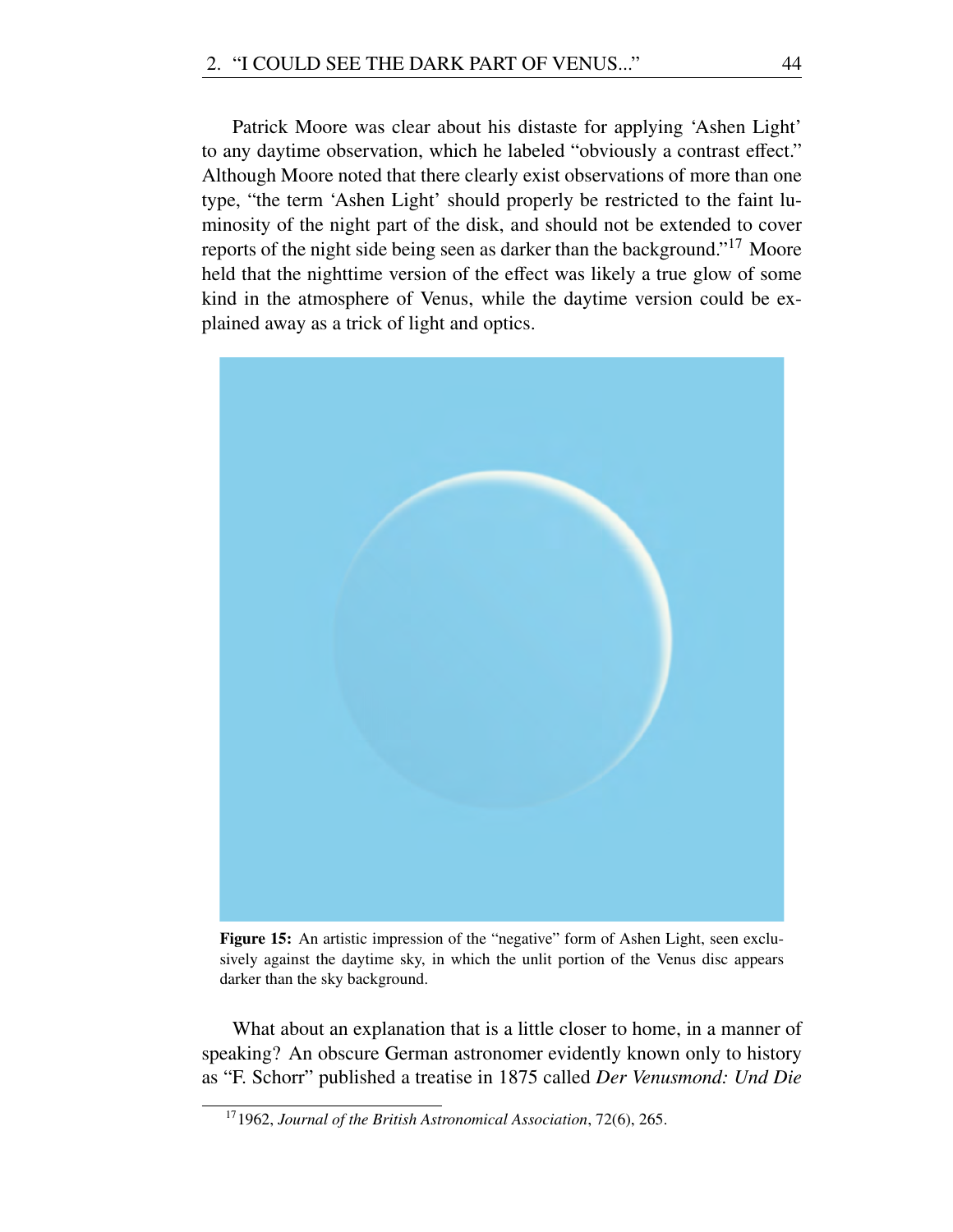*Untersuchungen Uber Die Fruheren Beobachtungen Dieses Mondes* ('The Moon of Venus: And The Investigations On The Earlier Observations Of This Moon') in which he argued strongly that Venus must have an undiscovered natural satellite that accounts for some occasional oddities of its appearance. Although this putative moon was no more real than the Martian *canali*, its existence might have explained the Ashen Light in a very straightforward way: just as the Earth reflects sunlight to the night side of the Moon, which is then reflected back to the Earth and seen as a similar 'ashen' glow, an adequately large natural satellite on the night side of Venus might reflect sunlight to the cloudtops of Venus, which then reflect the same light back in the direction of Earth.

To support his argument, Schorr undertook an analysis of as many published accounts of the Ashen Light as he could find. "The perception of the dark side of Venus," he wrote, "can be classified, according to observations, into those in which the whole night-side was visible, and in others in which only a part of it was visible in the light peculiar to this phenomenon." His four categories were:

- (i). The entire night side is visible;
- (ii). The entire night side is visible during a (total) solar eclipse;
- (iii). Partial visibility of the night side; and
- (iv). Unequal brightness of the two horns of the crescent Venus.

Schorr also looked for some connection between appearances of the Ashen Light and other physical circumstances of Venus and the Earth on the days and times of the observations. Of the few dozen reports he analyzed, he concluded that they "prove sufficiently that the perception of the secondary light is not bound to any time of day or evening; solar eclipses have no influence on them, only they are dependent on the time of inferior conjunction." The latter term refers to the circumstance in which Venus makes its closest approach to Earth during one orbit around the Sun (Figure 16), appearing so close to the Sun in terrestrial skies that visual observers must take extreme caution to shield their telescopes from the direct light falling into their open apertures in order to avoid eye damage.

At inferior conjunction Venus is nearest the Earth in its current orbital cycle, so it appears to us at its greatest angular size. At the same time, the lit crescent shrinks to its thinnest, and Earth is presented with the greatest view of the planet's night side. From his own observations of the Ashen Light in early 1806, the German astronomer Johann Hieronymus Schröter (1745– 1816) concluded that the phenomenon could *only* be seen near inferior con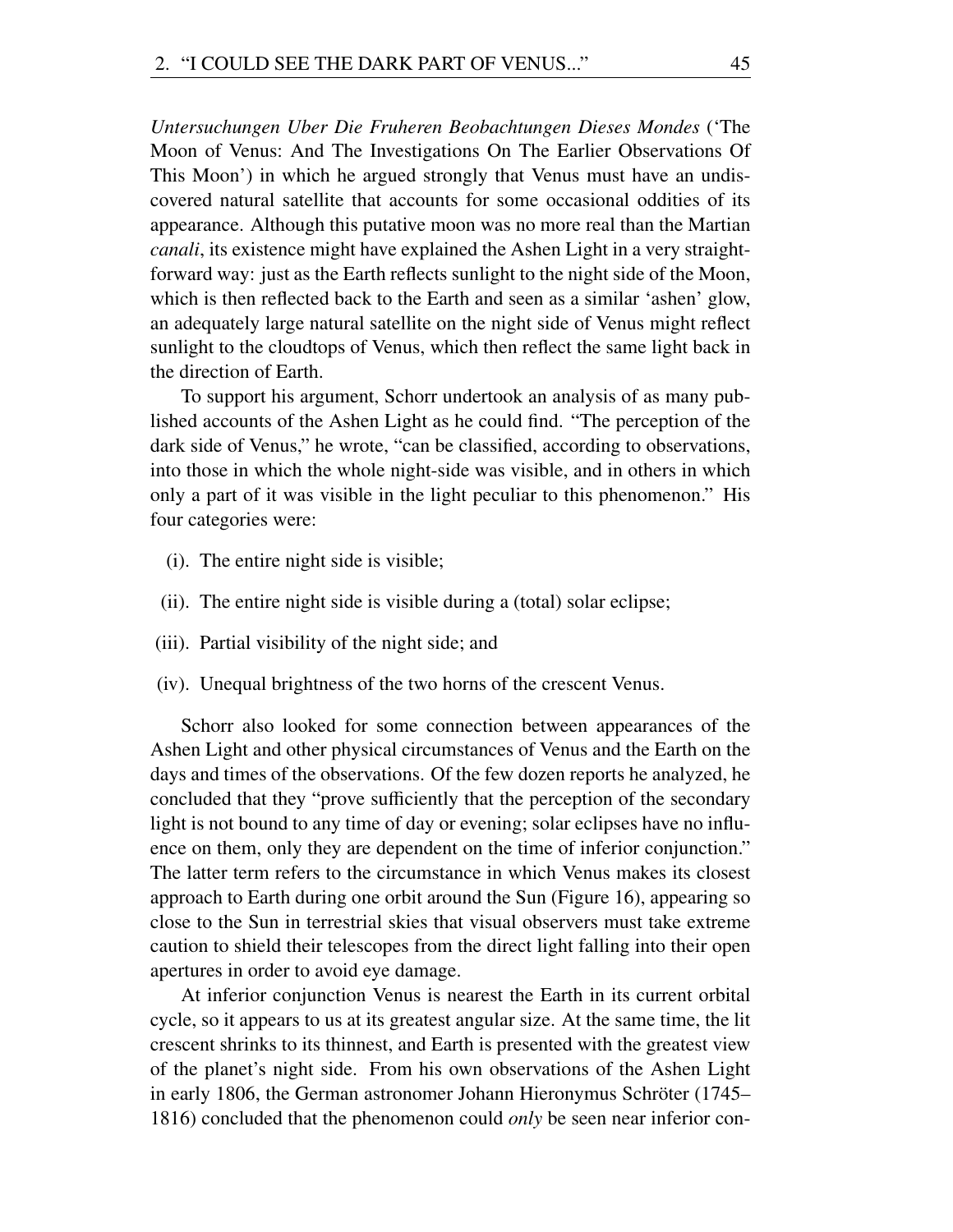junction, arguing that a typical combination of observational circumstances prevented its appearance otherwise:

[T]he only possible observations [of this phenomenon] are limited to relatively few days around the crescent phase of Venus under otherwise favorable conditions, and that even for the most diligent observer this is therefore a coincidence, because twilight and the very dim light of the night side of Venus do not permit such an appearance. It is therefore limited only to certain elongation angles of the planet.



Figure 16: Venus goes through a series of phases, as seen from Earth (bottom), which depend in appearance on where the two planets are situated with respect to one another. This diagram is labeled in order to illustrate the meanings of the terms "eastern elongation," "western elongation," and "inferior conjunction." Adapted from the original work of Wikimedia Commons user Vzb83 and licensed under CC-BY-SA-3.0.

It is true that the influence of reflected light from a moon illuminating the Cytherean cloud tops would be greatest when Venus and Earth approached each other most closely. And while at face value the 'planetshine' hypothesis seems promising, all searches have failed to turn up evidence for a large moon. It's now accepted that any natural satellites of Venus must be so small as to have escaped detection altogether, one consequence of which is that there exists no natural sunlight reflector of sufficient size that can account for any faint glow emanating from the night side of the planet.

But what about the original notion underpinning Schorr's idea: are Ashen Light sightings more common near inferior conjunction than at other times?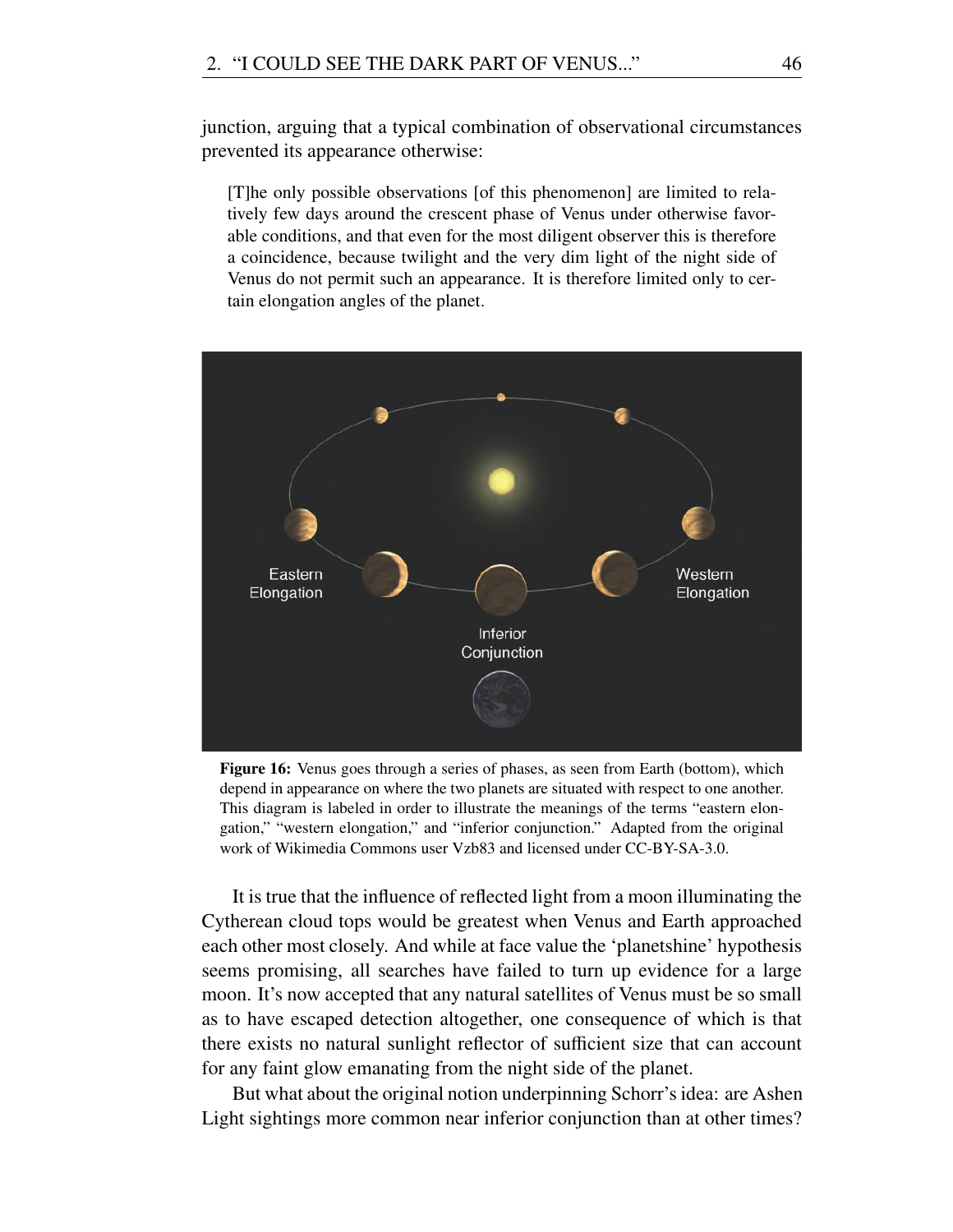In other words, is an observer more likely to see it as Venus slips past the Sun than in other instances during which the planet is in some other part of its orbit? It turns out the the Ashen Light *is* significantly more likely to be seen in the few weeks ahead of inferior conjunction than shortly afterward. Figure 17 illustrates this effect. It presents the same set of observations sorted by decade in Figure 13, but this time the histogram bars represent the number of observations of the Ashen Light in the weeks before and after inferior conjunction. And the distribution is distinctly lopsided.



Figure 17: A histogram, using the same database of observations used to make Figures 13 and 14, showing the frequency of reports of the Ashen Light with respect to the number of days before or after the inferior conjunction at which it was observed. The gray shaded area separates observations after inferior conjunction from those before. This naturally divides the histogram into two regions: one in which Venus is most readily visible in the evening (unshaded) from another in which observations are most conveniently made during the hours before sunrise (shaded).

Far from conjunction, when the angular size of the disc of Venus is small, its phase relatively large and its location close in the sky to the Sun, there are few historical records of the Ashen Light; it's just not an easy observation to make under the circumstances. As Venus approaches Earth, its disc becomes larger and the phase smaller, showing progressively more of the side of the planet not directly illuminated by the Sun. It also 'elongates' east or west of the Sun in the sky, depending whether it is approaching the Earth or receding from it around the time of inferior conjunction, making it generally easier to observe.

The figure shows that Ashen Light sightings peak about a month before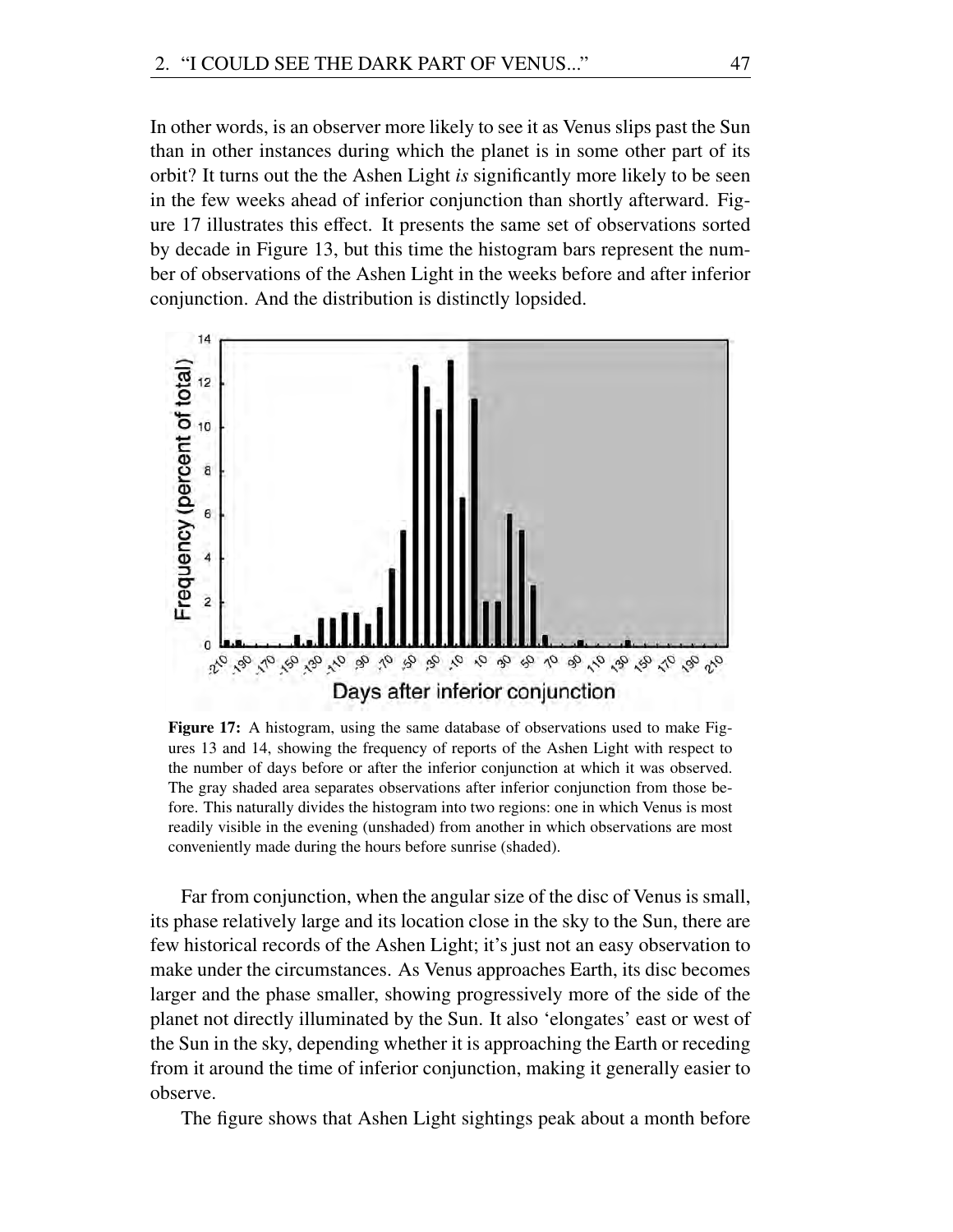inferior conjunction and drop off quickly thereafter; a secondary peak follows about one month later as the planet heads for its greatest elongation west of the Sun. Whatever controls the distribution of sightings with respect to the date of inferior conjunction can't be the apparent size of the planet's disc or the phase, which are otherwise more or less equal at a given number of days on either side of conjunction. Rather, the answer seems to be simply that observers prefer the convenience of observing Venus in the early evening hours rather than waking up early to spot it before (or after) sunrise. Here we have the second suggestion of an observational bias in historical records of this phenomenon.

More than perhaps any other aspect of the Ashen Light, observers describing it often struggle to find the right words to capture its apparent color as seen through the telescope eyepiece. "Soon after inferior conjunction, when the crescent of Venus is very narrowly illumined, the night side of this planet becomes visible to us in a special shade of color," Schorr wrote. "It is probably impossible to describe exactly this hue, but it almost resembles that of the night side of our Moon when it becomes visible to us." Eyewitnesses through the centuries employed all manner of poetic descriptions in attempting to capture the 'impossible' hue. To William Derham, at the dawn of the eighteenth century, it was a "dull and rusty colour." In 1866, Friedrich Wilhelm Rudolf Engelmann found it "a lighter, grayish-greenish tone than the background sky." Carl Venceslas Zenger (1830–1908) noted its "peculiar coppery hue" in 1883, while Henry MacEwen described "a beautiful golden light" in 1896. Not to be outdone, the English amateur astronomer Richard Baum wrote first of a "a ghastly, grey effulgence," one memorable night in 1953, followed later by "a purplish hue." The disagreement among the reported colors tells us something about either the physical mechanism that produces the light, the human visual perception of color at low light intensities, or both. This is worth a side trip into the strange world of psychophysics, discussed in further detail in Chapter 8.

Finally, there are many instances in which observers report distinct surprise at seeing the Ashen Light at all. In fact, when encountered these accounts tend to jump off the page at the reader. That's particularly true of cases in which the observer already had extensive experience in Venus work, implying many nights on which nothing of the sort was seen. One finds innumerable notes to the effect of "Ashen Light not seen" or "Ashen Light not suspected," clearly indicating that observers were aware of the phenomenon, but that they saw on any given night nothing that led them to think they might have detected it.

One may reasonably suspect that some instances of positive detections were caused by observers 'primed' to sense something they might believe to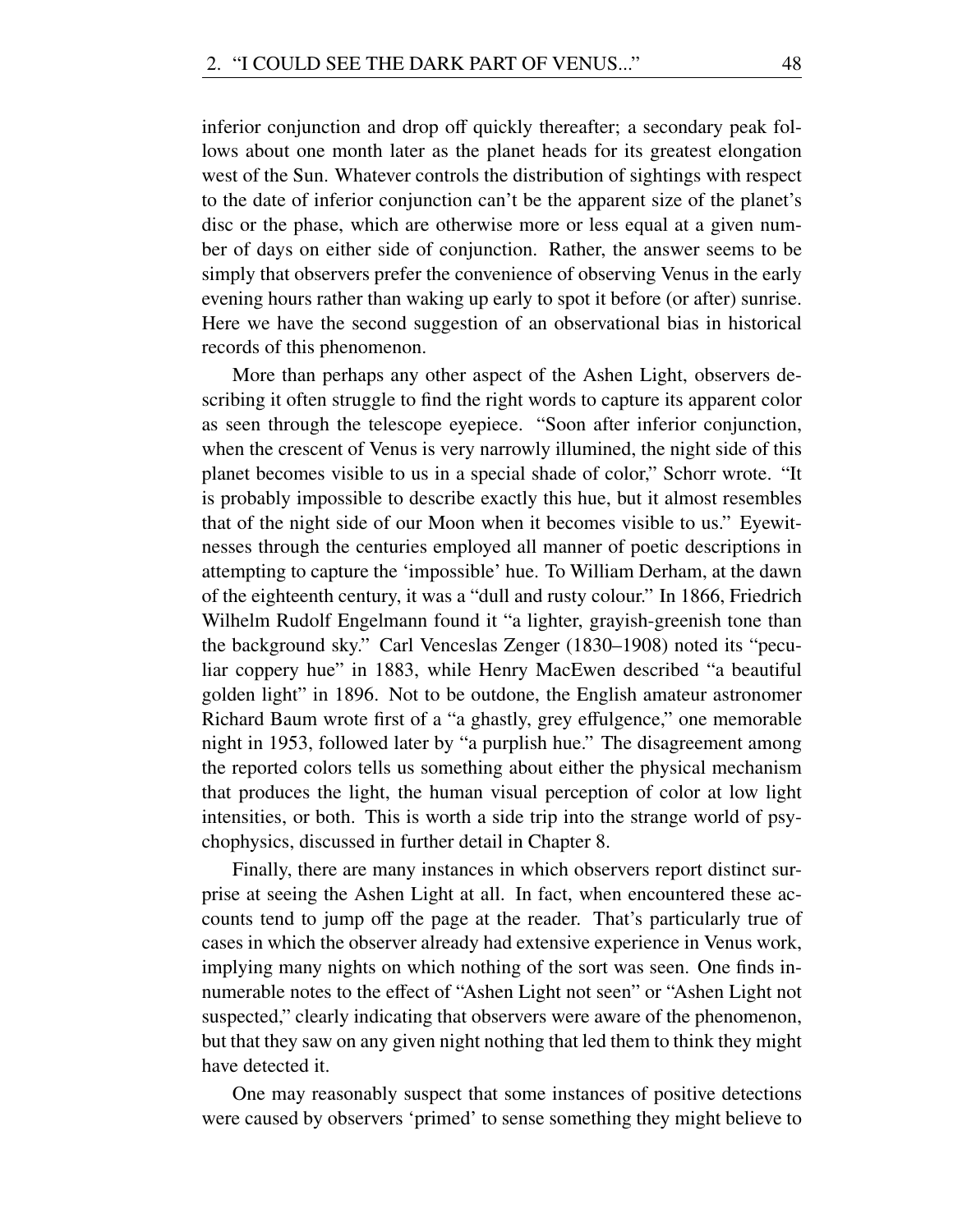be real almost as an article of faith, such that failing to sense the Ashen Light was considered evidence of a defect, real or imagined, in their perceptive abilities. "If one contemplates the few observations of the secondary light of Venus . . . made in the space of two centuries, it will certainly be admitted that this must be a most rare phenomenon," Schorr wrote in 1875. However,

if one can deduce the cause of it, however one chooses, then nevertheless several circumstances must co-operate at the same time in order to cause the visibility of the same. However, it can be added that all observers of this phenomenon discovered it only incidentally and were surprised by this perception, initially believing it to be deception. But if they had known beforehand that the night side of Venus must be visible at any time, they would have observed it more often, and we would find a greater number of observations of it recorded.

Primed belief in the existence of the Ashen Light — or, at least, awareness of the sightings claimed by other observers — therefore may not exert an undue influence on the probability that a given Venus observer will see it during his or her career. If the phenomenon is purely psychological, other factors must also be in play.

And what can we make of the very first recorded instance of the Ashen Light, in 1643, by an observer whose perception can't possibly have been influenced by the previous accounts of other people? It's especially noteworthy that the observer carefully noted the presence of an aberration in his instrument that could affect his perception, and yet still indicated positively that he had seen something peculiar in regard to many years of Venus observations. Maybe the crescent Venus reminded Riccioli a little too much of the Moon when in its crescent phase, its night side glowing faintly in sunlight reflected from the Earth. Did his brain simply fill in the missing information from an analogous memory?

At the same time, what is the value of *any* particular Ashen Light observation when taken by itself? Roger Cheveau, a French planetary astronomer working in Paris during the interwar period, cautioned about the appraisal of such anecdotes — immediately after reporting his own: "A single observation cannot lead to a serious conclusion on this subject."18 Yet, still, we have to consider the very real possibility that nothing like a physical "Ashen Light" exists, other than in the minds of those who convinced themselves, one way or another, of its objective reality.

More than 80 years after Cheveau wrote those words, and 400 years after Galileo Galilei became the first human to get a close-up look at Venus, there is still no universally accepted explanation for the Ashen Light. As Julius

<sup>&</sup>lt;sup>18</sup>1933, La Lumière Cendrée de Venus, *L'Astronomie*, 47, 69.